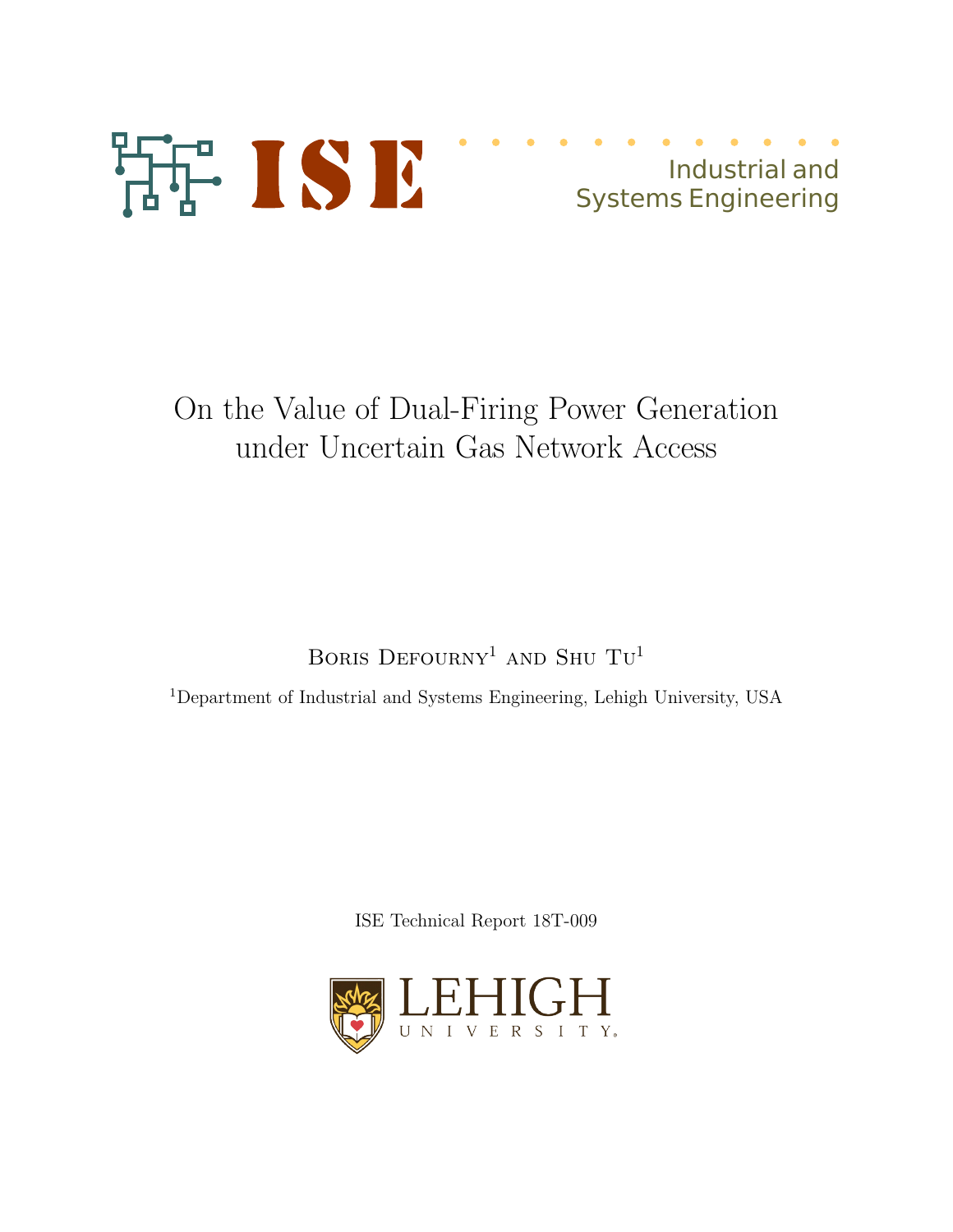# On the Value of Dual-Firing Power Generation under Uncertain Gas Network Access

Boris Defourny and Shu Tu

Department of Industrial and Systems Engineering, Lehigh University, 200 W Packer Ave, Bethlehem PA 18015, USA

#### Abstract

This work is concerned with the impact of gas network disruptions on dual-firing power generation. The question is addressed through the following optimization problem. Markets drive the price of gas, oil and electricity. The log-prices evolve as correlated mean-reverting processes in discrete time. A generating unit has dual-firing capabilities, here in the sense that it can convert either gas or oil to electricity. Oil and gas are subject to different constraints and uncertainties. Gas is obtained in real-time through the gas network. Due to gas supply disruptions, gas access is not guaranteed. Oil is stored locally and available in real-time. The oil storage capacity is limited onsite. Oil can be reordered to replenish the oil tank, with a lead time between the order time and the delivery time. Oil is paid for at the order time price. In this paper, we formulate the stochastic optimization problem for a risk-neutral operator, and study the sensitivity of the value of the dual-firing generating unit to the gas network availability parameters.

Keywords Dual-firing, Power generation, Energy asset management, Natural gas-electric coordination, Resilience, Markov decision processes, Optimal control, Dynamic programming, Stochastic optimization

MSC (2010): 90B05, 90B25, 90C15, 90C39, 90C40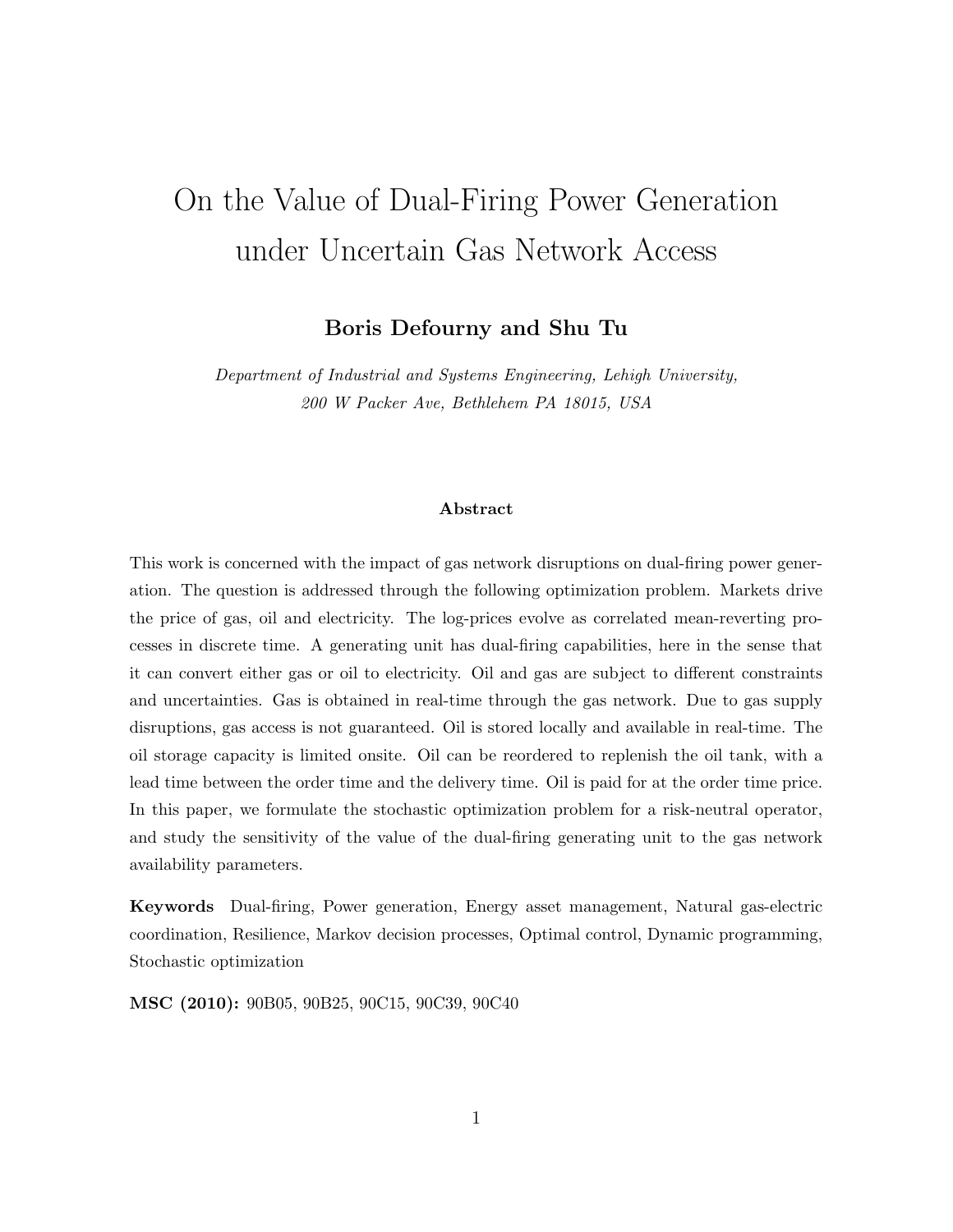### 1 Introduction

This paper is concerned with the impact of gas network disruptions on dual-firing power generation. The question is addressed through the following optimization problem. There are three markets to describe the price of gas, oil and electricity. The log-prices evolve as correlated mean-reverting processes in discrete time. A dual-firing power generation unit can convert fuel to electricity. Usually the prices and heat rates are such that it is more profitable to use gas rather than oil. However the fuels are subject to different constraints and sources of uncertainty. Gas is physically obtained in real-time through a gas pipeline. Due to gas supply disruptions, physical gas access is not guaranteed. The availability of the gas network is described by a two-state Markov chain. The parameters of the transition matrix determine the frequency and mean duration of the gas network disruptions. Oil is stored locally and available in real-time. However, the oil storage capacity is limited onsite. Oil can be reordered to replenish the oil tank, but there is a lead time between the order time and the delivery time. Oil is paid for at the order time price.

In this paper, the questions that are raised concern the determination of an optimal fuel utilization and oil replenishment policy, the value of the dual-firing generator asset, and the sensitivity of the value of the generator asset to the parameters of the random process describing the availability of the gas network. Gains in value over a single-fuel generator may be used to justify investments in dual-firing capabilities and oil storage capacity. Intuitively, we expect that the value added by dual-firing increases as the gas network becomes less reliable. To calculate the gain in value however, one must first determine an optimal operations policy. In this paper, we formulate the problem as a Markov decision process in a continuous state space with unbounded rewards. We examine its relationship with an equivalent multistage stochastic programming formulation. As we cannot solve these problems exactly, we resort to lower and upper bound calculations. We then study the variation of these bounds with respect to perturbations of the gas network availability process. The results of this work can be used in several ways: to study the investment return in dual-firing capabilities and oil storage capacity; to value gas provision contracts with low reliability; to value the benefits of gas network reliability improvements to power generation operators.

#### 1.1 Context and Related Work

Natural gas fired electric power generators make an important part of the U.S. electricity generation mix [6]. However, gas-fired generators can be affected by gas supply disruptions. For instance, in some severe weather situations such as cold weather, high demand for gas and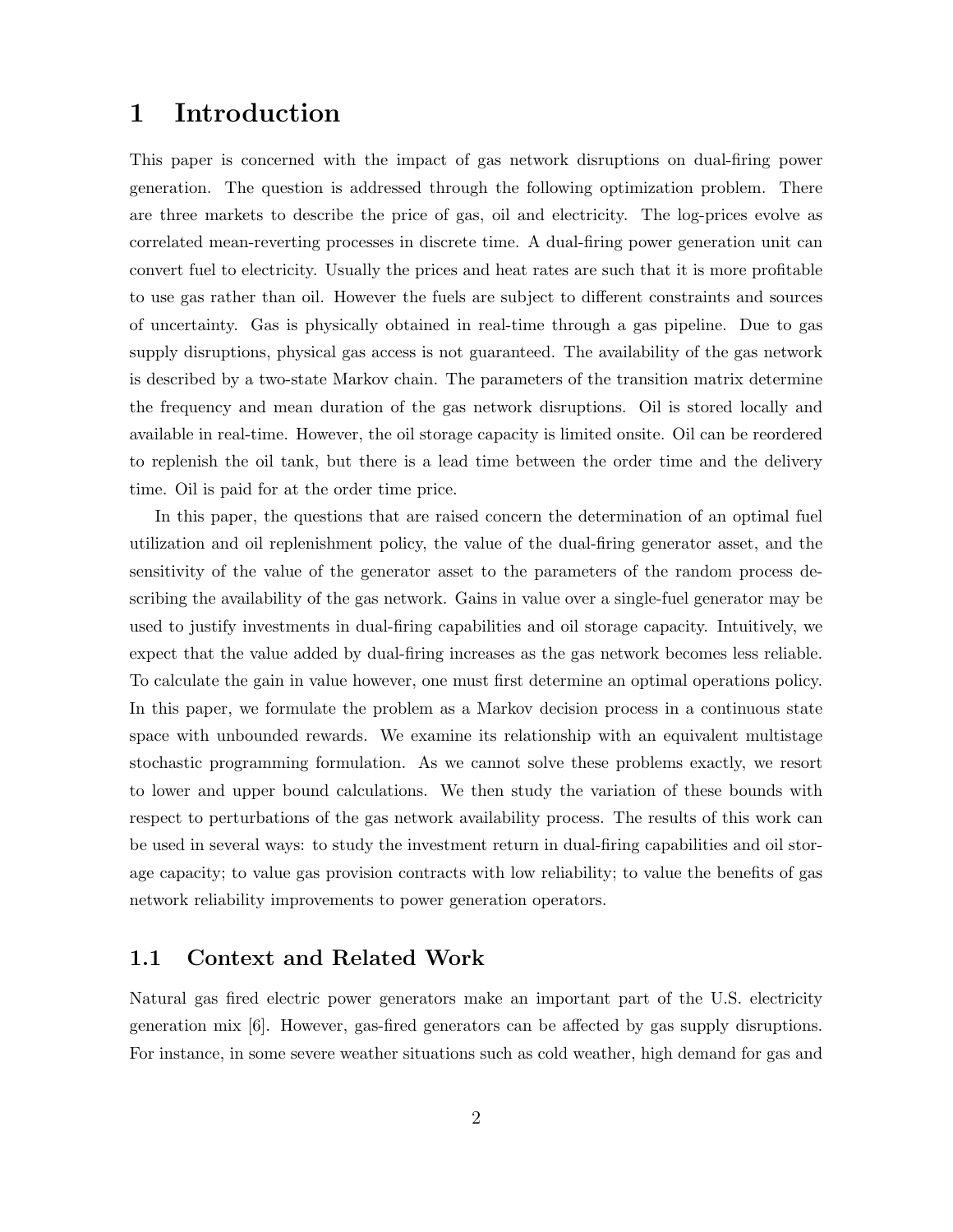high demand for electricity put the gas system under stress, which can go as far as interrupting pipeline gas supply and force gas-fired power generation outages. Power generation outages have a significant effect on work and life and can disrupt the functioning of many critical sites such as hospitals, airports and manufacturing facilities.

To mitigate the risk of gas access disruptions, power generator units can be equipped with dual-firing capabilities, to be able to use another fuel when gas is unavailable [30]. Dualfiring capabilities brings resiliency to the electric system, assuming the alternate fuel can be used during temporary interruptions of gas supply [23]. Typical alternate fuels are petroleum and coal. Both can be stored onsite to mitigate the dependence upon their own delivery infrastructure (storing natural gas onsite would necessitate cryogenic facilities which may be expensive to operate and difficult to stabilize during a power outage). In this paper we focus on oil as the alternate fuel and assume the existence of onsite oil storage capacity. Power generation from petroleum is marginal in the U.S. due to high costs and emissions. Nevertheless oil-fired generators are used during peak load times and their high cost is a factor contributing to driving up the spot price of electricity.

The literature on the valuation of gas-fired electric power generation is extensive, especially in the applied energy finance literature. Gas generators are often viewed as a collection of call options on the "spark spread", which is the difference between the price of 1 MWh of electric energy versus the price of gas multiplied by the quantity needed to produce the electric MWh. See [21, 3, 4]. When the spark spread is positive, gas is converted into electric power. Flexibility in gas procurement contracts is often valued as a swing option, which gives the holder the obligation to withdraw a prescribed minimal cumulated amount of gas and the option to withdraw a maximal cumulated amount, over a contractual time window, subject to minimal and maximal amounts at each exercise. At each exercise, the holder receives the difference between the gas spot price and the contractual price. See [13, 24].

Several mathematical models and methods have been proposed to study the dependency between power generation and the gas network. For instance, [22] employ a two-stage nonlinear optimization model for coordinating operations of the power system and natural gas network. [15] use simulation to analyze the extent to which the electrical network can be affected by the gas network. [18] study the influence of interdependency of natural gas network and electricity infrastructure on power system security. [9] consider generation expansion problems under stochastic electricity and natural gas prices. However, few structural results have been developed.

The purpose of this paper is to assess the benefit of having oil as an alternative fuel to natural gas to operate a combustion turbine. To do this, we use stylized models to describe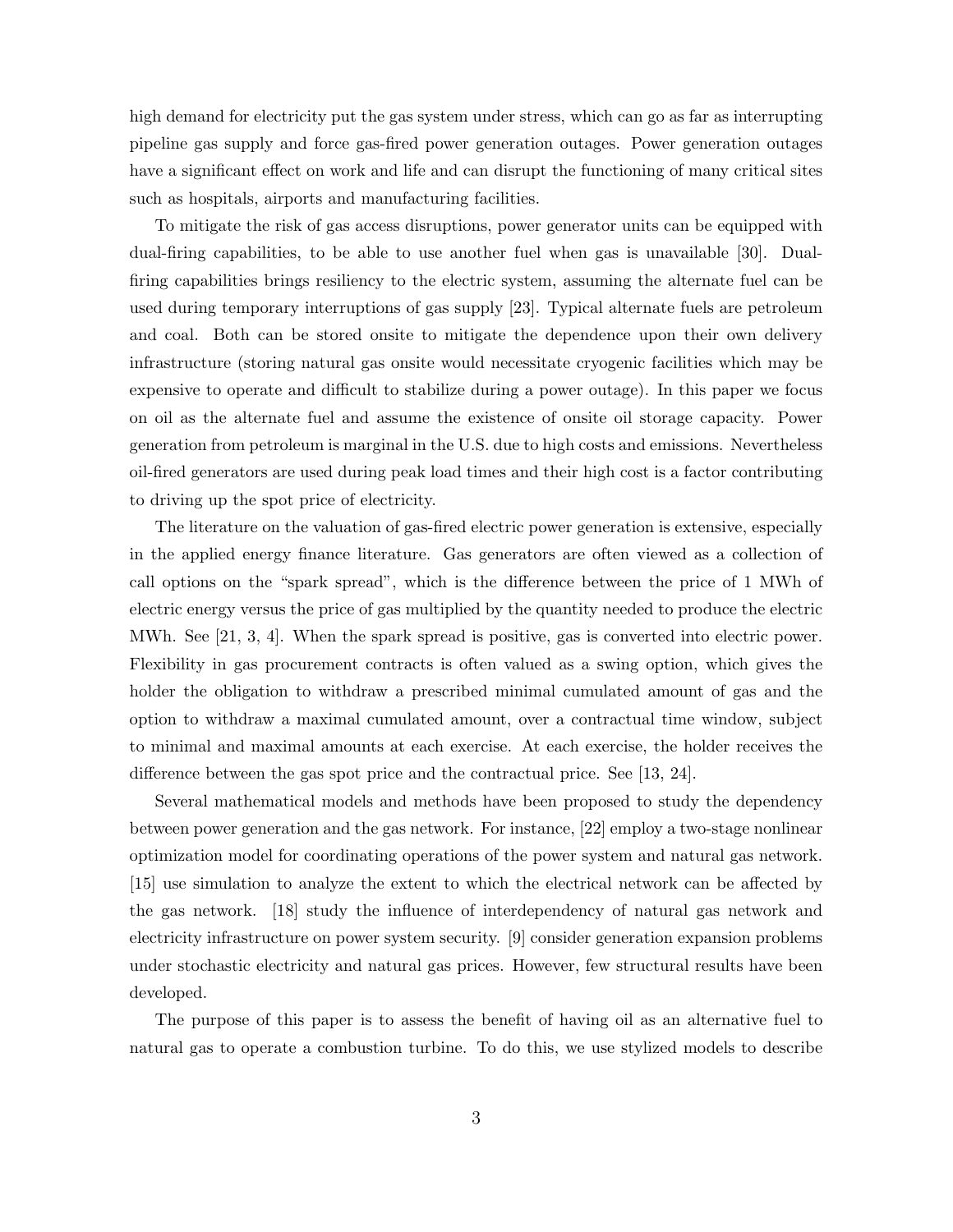uncertainties. We make the assumption that the gas network access is a Markov process that can be described by a finite Markov chain. We describe the price of electricity, price of oil and price of gas as a mean-reverting process (in log scale). These are reasonable approximations. For instance, [5, 20, 14, 7, 2] use mean-reverting processes to describe electricity spot prices, [25] introduced a mean-reverting model to describe commodity price dynamics, [10] tested the term structure of futures prices of oil and natural gas from 1994 to 1999 and found mean reversion in these two commodities.

#### 1.2 Contributions and Organization

The contributions of this paper can be summarized as follows. We incorporate the uncertainty of the gas network into a dual-firing power generation problem. We formulate the control problem as a Markov decision process where the electricity price, gas price and oil price follow a mean-reverting process (in log scale) and the availability of gas is described as a Markov chain. We analyze the structure of an equivalent multistage stochastic optimization formulation. We develop lower and upper bounds on the value function. We carry out the perturbation analysis of the lower and upper bounds over the parameters of the gas availability process.

Technical contributions. Technically, our paper works as follows. We first formulate a Markov decision process with continuous unbounded state variables and discrete bounded decision variables, and then reformulate it as a multistage mixed-integer stochastic optimization problem. The first result is Proposition 1 which shows that the problem is in fact totally unimodular (TU), and can thus be approached using tools from convex stochastic optimization [28]. Totally unimodular multistage stochastic mixed-integer optimization is discussed in [29]. The authors use finite random variables and rely on an extensive-form formulation. Unlike [29], we use a value function to shield us from the exponential growth of the problem dimension with the number of stages. This also allows us to handle continuous random variables. Our formulation circumvents difficulties that arise with different sets of assumptions (see e.g. [17, 12, 16]) because in our problem the integrality of decisions can be propagated forward in time, the stochastic process component that affects the feasible sets is integral, and our representation of the expected value function at the next state provably preserves the TU structure.

The second result, stated in Propositions 2 and 3, describes a lower bound and its sensitivity to perturbations of the problem data. The method consists in using a suboptimal solution that decouples the problem into independent parts, for which closed-form computations with continuous random variables are possible. The third result, stated in Proposition 4, describes the sensitivity of an upper bound obtained by assuming perfect foresight of the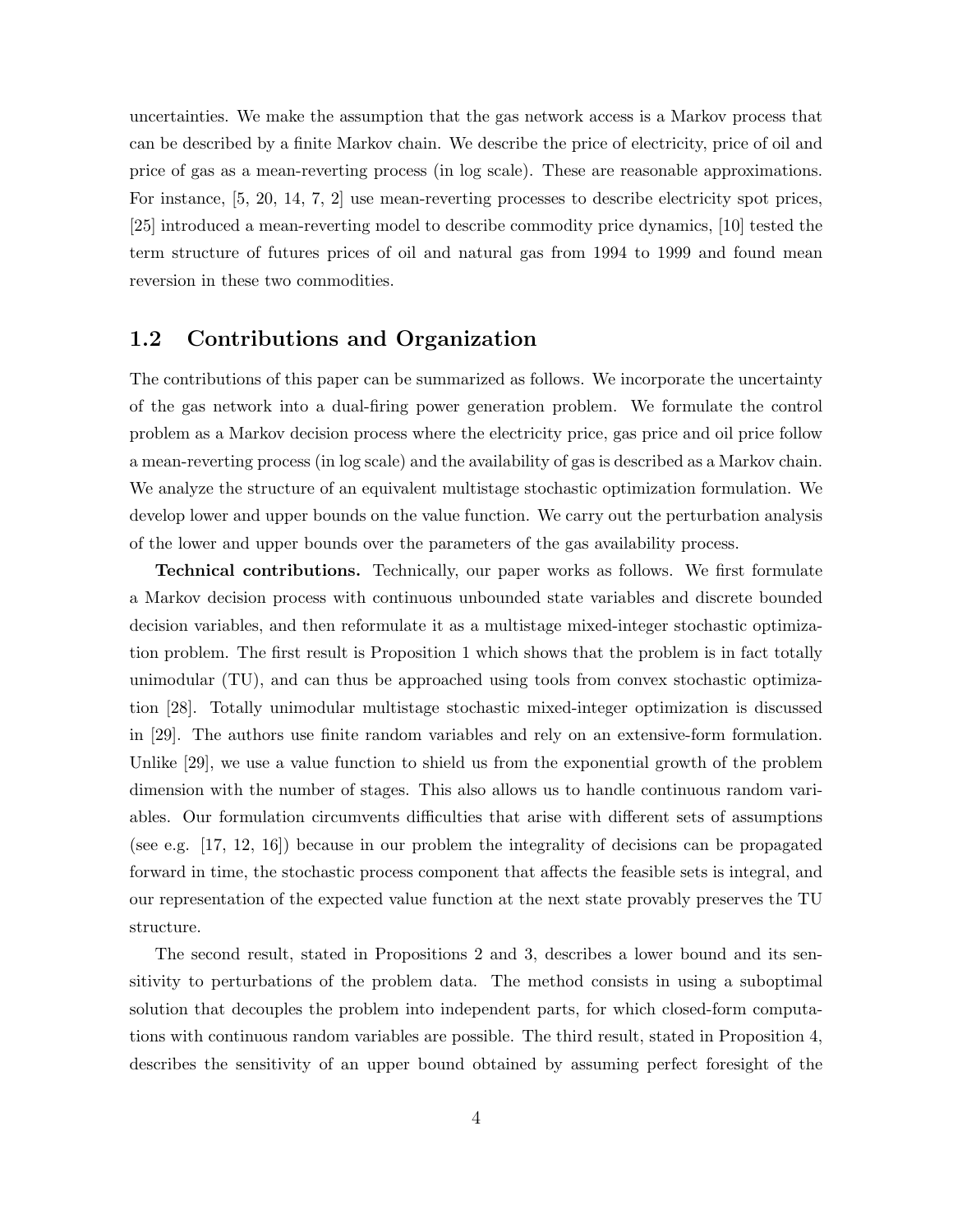continuous random variables, while keeping the uncertainty for the discrete random variables. This technique works because the subproblems with perfect foresight are finite Markov decision processes, which can be solved exactly by dynamic programming techniques. The last result, Proposition 5, shows that the lower and upper bounds give the exact solution to a degenerate version of the problem.

Organization. The remainder of the paper is organized as follows. Section 2 describes the system model in the framework of Markov decision processes. Section 3 furnishes an equivalent formulation in the framework of multistage stochastic optimization, from which structural results are obtained. Section 4 furnishes a lower bound on the value function and studies its sensitivity to perturbations of the gas availability process. Section 5 furnishes an upper bound and studies its sensitivity to perturbations of the gas availability process. Section 6 illustrates the results numerically, and Section 7 concludes.

## 2 Model Description

This section describes our gas-electric-oil system as a Markov decision process in discrete-time over a finite horizon.

**State variables.** The state at time  $t = 0, 1, \ldots, T$  is denoted  $S_t$ . The state is described by five state variables:

$$
S_t = (l_t, p_t^e, p_t^g, p_t^o, b_t).
$$
\n(1)

The variable  $l_t$  is the storage level of oil in the oil tank at the beginning of period t,  $p_t^e$  is the price of electricity,  $p_t^g$  $t$ <sup>t</sup> is the price of gas,  $p_t^o$  is the price of oil, and  $b_t$  indicates whether the gas network is under disruption and unavailable  $(b_t = 0)$  or functions normally  $(b_t = 1)$ . The storage level  $l_t$  is limited by K, which is the capacity of the oil tank. The prices are positive. The variables  $\log(p_t^e)$ ,  $\log(p_t^g)$  $t^{(g)}$ , log( $p_t^o$ ) are called the log-prices.

**Decisions variables.** The decision at time  $t = 0, \ldots, T-1$  is denoted  $A_t$ . The decision is described by the following decision variables:

$$
A_t = (u_t^g, u_t^o, q_t) \tag{2}
$$

The variables  $u_t^g$  $t<sub>t</sub>$ ,  $u<sub>t</sub>$ <sup>*a*</sup> are 0-1 indicators determining the fuel utilization during the current period. If  $u_t^g = 1$ , the unit converts gas to power. If  $u_t^o = 1$ , the unit converts oil to power. Those are mutually exclusive:  $u_t^g + u_t^o \in \{0,1\}$ . The variable  $q_t$  is the quantity of oil that is ordered at the beginning period  $t$ . This quantity is delivered to the oil tank at the end of period t and is ready to be consumed at the beginning of the next period. The decision  $u_t^g$  $\frac{g}{t}$  is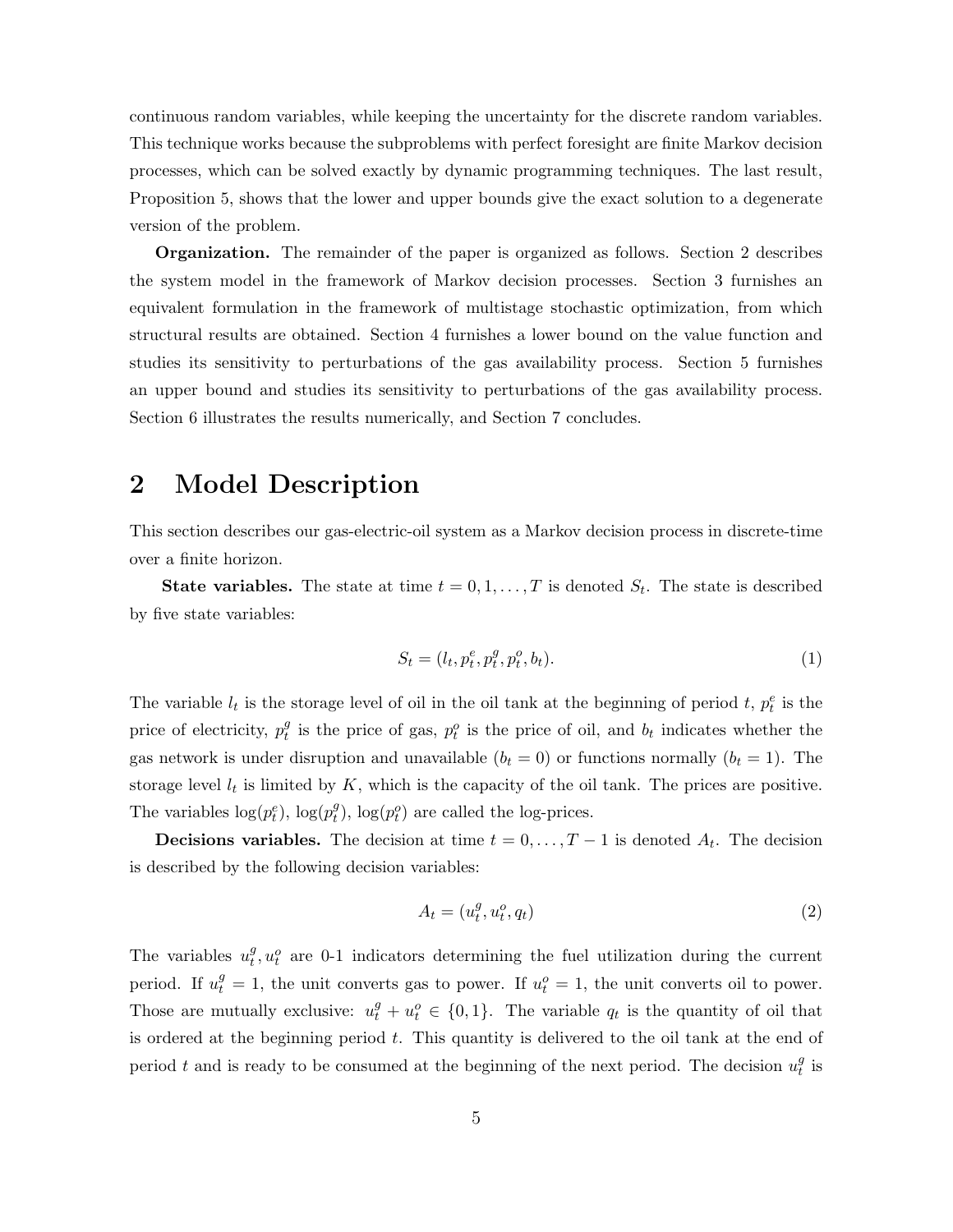constrained by the availability of the gas network:

$$
u_t^g \le b_t. \tag{3}
$$

The decisions  $u_t^o$  and  $q_t$  are subject to oil-tank capacity constraints:

$$
l_t + q_t \le K \qquad \text{if} \quad u_t^o = 0,
$$
  

$$
l_t - O_c \ge 0 \quad \text{and} \quad l_t - O_c + q_t \le K \quad \text{if} \quad u_t^o = 1.
$$
 (4)

The first constraint in (4) applies when oil is not consumed during the current period. It says that the oil level post-delivery cannot exceed the oil storage capacity  $K$ . The second constraint applies when oil is used as fuel during the current period. It says that the oil level must be enough to satisfy the consumption, and then that the oil level post-consumption and post-delivery cannot exceed the capacity. The quantity  $O<sub>c</sub>$  describes the quantity oil consumed to produce a quantity  $C$  of electricity (more on this in the definition of the reward function below).

We assume that the starting level  $l_0$  and the quantity  $q_t$  are restricted to nonnegative multiples of  $O_c$ , and that K is a multiple of  $O_c$  (by rounding K down if necessary). This implies that  $l_t \in \{0, O_c, 2O_c, \ldots, K\}$  and  $q_t \in \{0, O_c, 2O_c, \ldots, K, K + O_c\}$ , that is, the decision space is finite. In this context we also assume that  $K \geq O_c$ , otherwise oil will never be used.

**Rewards.** The reward  $R_t = R(S_t, A_t)$  for  $t = 0, \ldots, T-1$  gives the expected reward of being in state  $S_t$  and making decision  $A_t$ . The reward function is described as follows:

R(S<sup>t</sup> , At) = −p o t qt if u g <sup>t</sup> = 0 and u o <sup>t</sup> = 0, R(S<sup>t</sup> , At) = Cp<sup>e</sup> <sup>t</sup> − Gcp g <sup>t</sup> − p o t qt if u g <sup>t</sup> = 1, R(S<sup>t</sup> , At) = Cp<sup>e</sup> <sup>t</sup> − p o t qt if u o <sup>t</sup> = 1. (5)

The term  $-p_t^o q_t$  is the cost of ordering a quantity  $q_t$  of oil at the spot price of oil  $p_t^o$  $\exp(\log(p_t^o))$ . The term  $Cp_t^e$  is the revenue from producing a quantity C of electricity at the spot price of electricity  $p_t^e$ . We assume that the generating unit is all-or-nothing and that the time the unit runs per period is one hour. In this case  $C$  is also the power capacity of the turbine. The term  $G_c p_t^g$  $_t^g$  is the cost of the gas needed to produce the quantity C of electricity. The cost depends on the quantity  $G_c$  of gas consumed to produce  $C$  and on the spot price of natural gas  $p_t^g$  $t_t^g$ . No term involves the price of oil when electricity is produced from oil because oil is withdrawn from the oil tank at that time.

We also define a terminal reward  $R_T(S_T)$  at the terminal time  $t = T$ ,

$$
R_T(S_T) = p_T^o l_T. \tag{6}
$$

The term  $p_T^o l_T$  represents the revenue from the sale of the oil that remains in the tank at the end of the horizon, valued at the spot price of oil.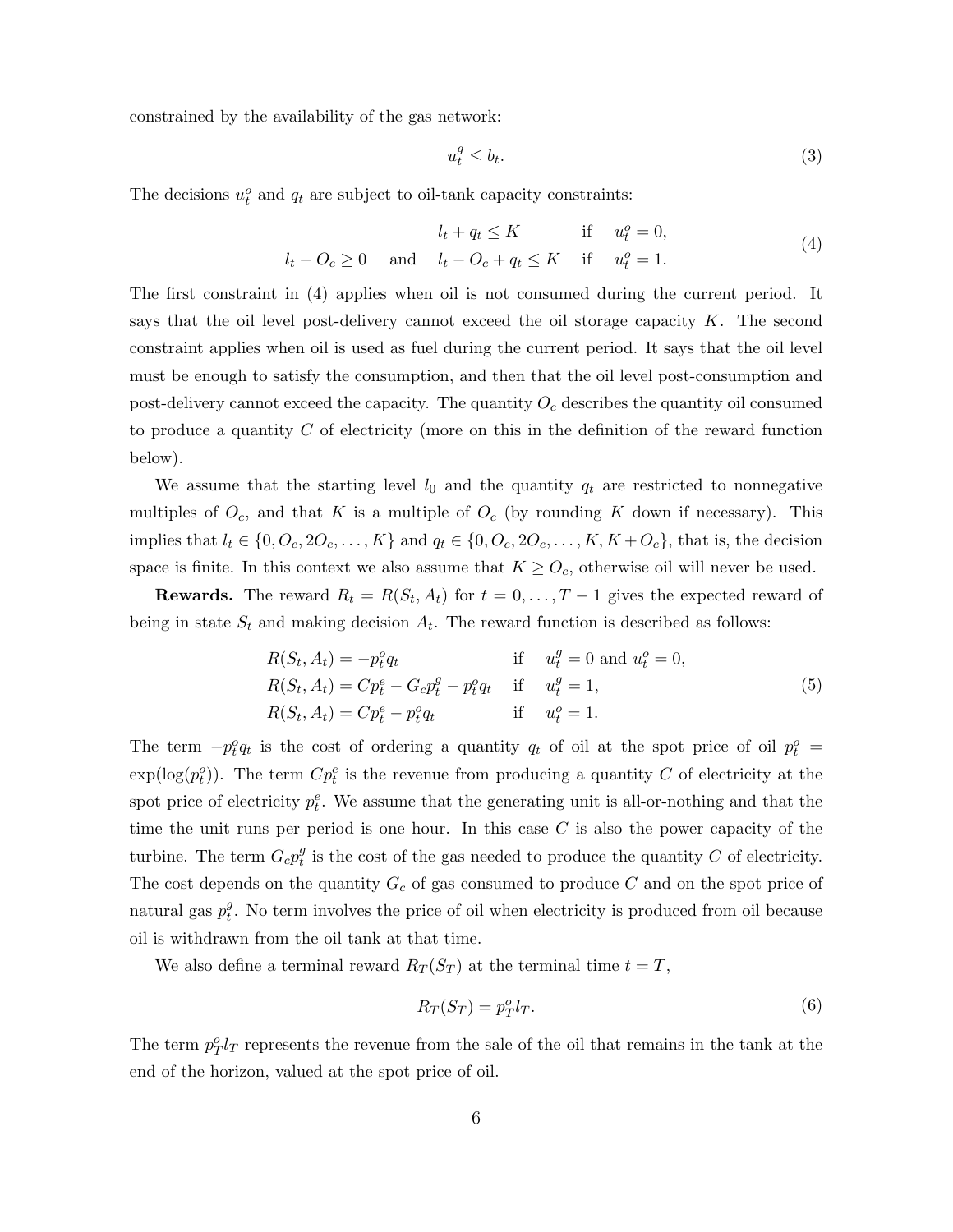State Transitions. The log-prices follow a mean-reverting process in discrete-time. Let  $\Delta$  denote the period duration. Let  $\kappa^e$ ,  $\kappa^g$ ,  $\kappa^o$  be positive parameters for the mean-reversion rates. We assume that  $\Delta$  is made small enough such that the  $\kappa$  parameters are in  $(0, 1/\Delta)$ . Let  $\log(\zeta^e)$ ,  $\log(\zeta^g)$ ,  $\log(\zeta^o)$  be parameters for the mean levels. Let  $\sigma^e, \sigma^g, \sigma^o$  be positive parameters for the volatilities. Let  $W_{t+1} = (W_{t+1}^e, W_{t+1}^g, W_{t+1}^o)$  be a Gaussian multivariate random vector with zero mean, unit variances, and correlation matrix  $\Sigma$ . The vectors  $W_{t+1}$  at different time steps are mutually independent. We define

$$
\log p_{t+1}^e - \log p_t^e = \kappa^e (\log(\zeta^e) - \log p_t^e) \Delta + \sigma^e \sqrt{\Delta} W_{t+1}^e
$$
  
\n
$$
\log p_{t+1}^g - \log p_t^g = \kappa^g (\log(\zeta^g) - \log p_t^g) \Delta + \sigma^g \sqrt{\Delta} W_{t+1}^g
$$
  
\n
$$
\log p_{t+1}^o - \log p_t^o = \kappa^o (\log(\zeta^o) - \log p_t^o) \Delta + \sigma^o \sqrt{\Delta} W_{t+1}^o
$$
 (7)

The gas network state  $b_t$  follows a Markov chain with two states labeled 0,1. The transition matrix  $P$  of the gas network Markov chain is given by

$$
P = \begin{bmatrix} p_{00} & p_{01} \\ p_{10} & p_{11} \end{bmatrix}, \qquad p_{01} = 1 - p_{00} \in (0, 1) p_{10} = 1 - p_{11} \in (0, 1).
$$
 (8)

The oil level state variable  $l_t$  evolves as follows:

$$
l_{t+1} = l_t + q_t \t\t \text{if} \t u_t^o = 0,\n l_{t+1} = l_t - O_c + q_t \t \text{if} \t u_t^o = 1.
$$
\n(9)

Assuming  $l_0 \in [0, K]$ , the constraints guarantee that  $l_{t+1}$  remains in  $[0, K]$ .

Objective. We maximize the expected discounted cumulated reward over the finite horizon. For this objective, the minimal standard set of policies that contains an optimal policy is the set of nonstationary deterministic Markov policies. Let  $\pi$  be an admissible policy from that set, i.e. the decisions also satisfy the constraints. Viewing  $S_t$ ,  $A_t$  as stochastic processes, let  $\mathbb{P}^{\pi}_{s_0}$  and  $\mathbb{E}^{\pi}_{s_0}$  denote the probability measure and expectation operator induced by the stochastic state transitions, the choice of  $A_t$  according to policy  $\pi$ , and the initial state  $s_0$ . Let  $\gamma \in (0,1]$ be the discount factor. The objective is then written as

$$
V_0(s_0) = \max_{\pi} \mathbb{E}_{s_0}^{\pi} \left\{ \sum_{t=0}^{T-1} \gamma^t R(S_t, A_t) + \gamma^T R_T(S_T) \right\}.
$$
 (10)

Optimality Conditions. Following Bellman's optimality principle, the optimality conditions can be expressed recursively in terms of the value functions  $V_t$ :

$$
V_T(s) = R_T(s),
$$
  
\n
$$
V_t(s) = \sup_a \{ R(s, a) + \gamma \mathbb{E} \{ V_{t+1}(S_{t+1}) \mid S_t = s, A_t = a \} \}
$$
\n(11)

for  $t = T - 1, \ldots, 1, 0$ .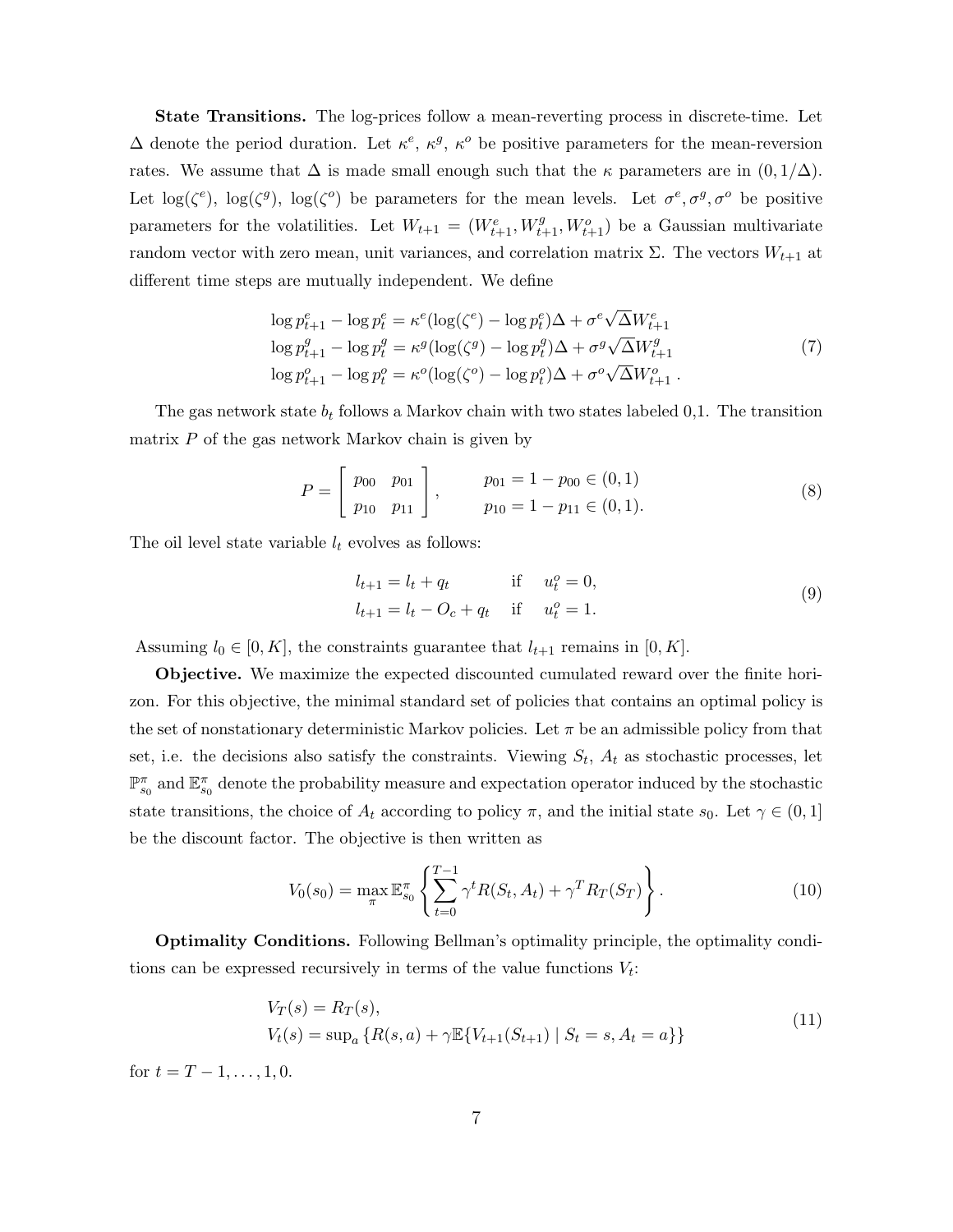#### 3 Multistage Stochastic Optimization Formulation

Let  $q_t^o = q_t/O_c$ ,  $l_t^o = l_t/O_c$ ,  $K^o = K/O_c$  be quantities rescaled to be integer-valued. Suppose momentarily that  $p_t^e, p_t^g$  $t<sub>t</sub>$ ,  $p<sub>t</sub>$ ,  $b<sub>t</sub>$  are all fixed, and given  $l<sub>0</sub>$ , consider the problem

maximize 
$$
\sum_{t=0}^{T-1} \gamma^t [C p_t^e (u_t^g + u_t^o) - G_c p_t^g u_t^g - O_c p_t^o q_t^o] + \gamma^T p_T^o O_c l_T^o
$$
  
subject to 
$$
u_t^g \le b_t, \quad u_t^o \le l_t^o, \quad u_t^g + u_t^o \le 1,
$$

$$
l_{t+1}^o = l_t^o - u_t^o + q_t^o, \quad l_{t+1}^o \le K^o,
$$

$$
(u_t^g, u_t^o, q_t^o, l_{t+1}^o) \in \mathbb{Z}_+^4 \quad \text{for } t = 0, \dots, T-1,
$$
 (12)

where  $\mathbb{Z}_+$  is the set of nonnegative integers. It can be checked that this formulation is equivalent to the problem stated in Section 2 posed over a fixed realization of the prices and gas network states. By eliminating  $q_t^o = l_{t+1}^o + u_t^o - l_t^o$ , but enforcing its nonnegativity, we get the following description of the feasible set,

$$
\mathcal{U}_t(l_t^o; b_t) := \{ (u_t^g, u_t^o, l_{t+1}^o) \in \mathbb{Z}_+^3 : \quad u_t^g \le b_t, \ u_t^o \le l_t^o, \quad u_t^g + u_t^o \le 1, \n l_{t+1}^o + u_t^o \ge l_t^o, \quad l_{t+1}^o \le K^o \}.
$$
\n
$$
(13)
$$

Letting  $(p_t^e, p_t^g)$  $(t<sub>t</sub>, p<sub>t</sub>, b<sub>t</sub>)$  be a random process again and adapting the decisions to the generated filtration leads to a multistage stochastic programming formulation of the original problem. We state it below in nested form, using the notation  $V_t$  for the value functions, since except for the change of variables, they coincide with the value functions  $V_t$  in (11):

$$
V_T(l_T^o; p_T^e, p_T^o, p_T^o, b_T) = p_T^o O_c l_T^o,
$$
  
\n
$$
V_t(l_t^o; p_t^e, p_t^g, p_t^o, b_t) = \max_{(u_t^g, u_t^o, l_{t+1}^o) \in U_t(l_t^o; b_t)} \{ (C p_t^e - G_c p_t^g) u_t^g + (C p_t^e - O_c p_t^o) u_t^o - O_c p_t^o (l_{t+1}^o - l_t^o) + \gamma \ V_t(l_{t+1}^o; p_t^e, p_t^g, p_t^o, b_t) \},
$$
\n
$$
(14)
$$

$$
\mathcal{V}_t(l_{t+1}^o; p_t^e, p_t^g, p_t^o, b_t) := \mathbb{E}\{V_{t+1}(l_{t+1}^o; p_{t+1}^e, p_{t+1}^g, p_{t+1}^o, b_{t+1}) \mid p_t^e, p_t^g, p_t^o, b_t\}.
$$
\n(15)

**Proposition 1.** Let  $l_t^o$  be integer, but suppose that the integrality constraints in  $\mathcal{U}_t(l_t^o; b_t)$ are relaxed. Suppose that  $\mathcal{V}_t(l_{t+1}^o; p_t^e, p_t^g)$  $\left( \theta _{t}^{g},\rho _{t}^{o},b_{t}\right)$  is extended to a continuous domain for  $l_{t+1}^{o}$ by piecewise-linear interpolation. Then, it holds that the integrality of the optimal decisions  $(u_t^g)$  $t_t^g$ ,  $u_t^o$ ,  $l_{t+1}^o$ ) is preserved, and that there is no gain or loss in optimality. Furthermore, the piecewise-linear interpolant for  $V_t$  is actually concave in  $l_t^o$ , which implies that the value function  $V_t$  has nonincreasing differences in  $l_t^o$ , for almost all  $(p_t^e, p_t^g)$  $_t^g, p_t^o, b_t)$ .

Having nonincreasing differences in  $l_t^o$  means that as the tank fills up, the extra value from having an extra unit of stored oil diminishes or at best stays the same.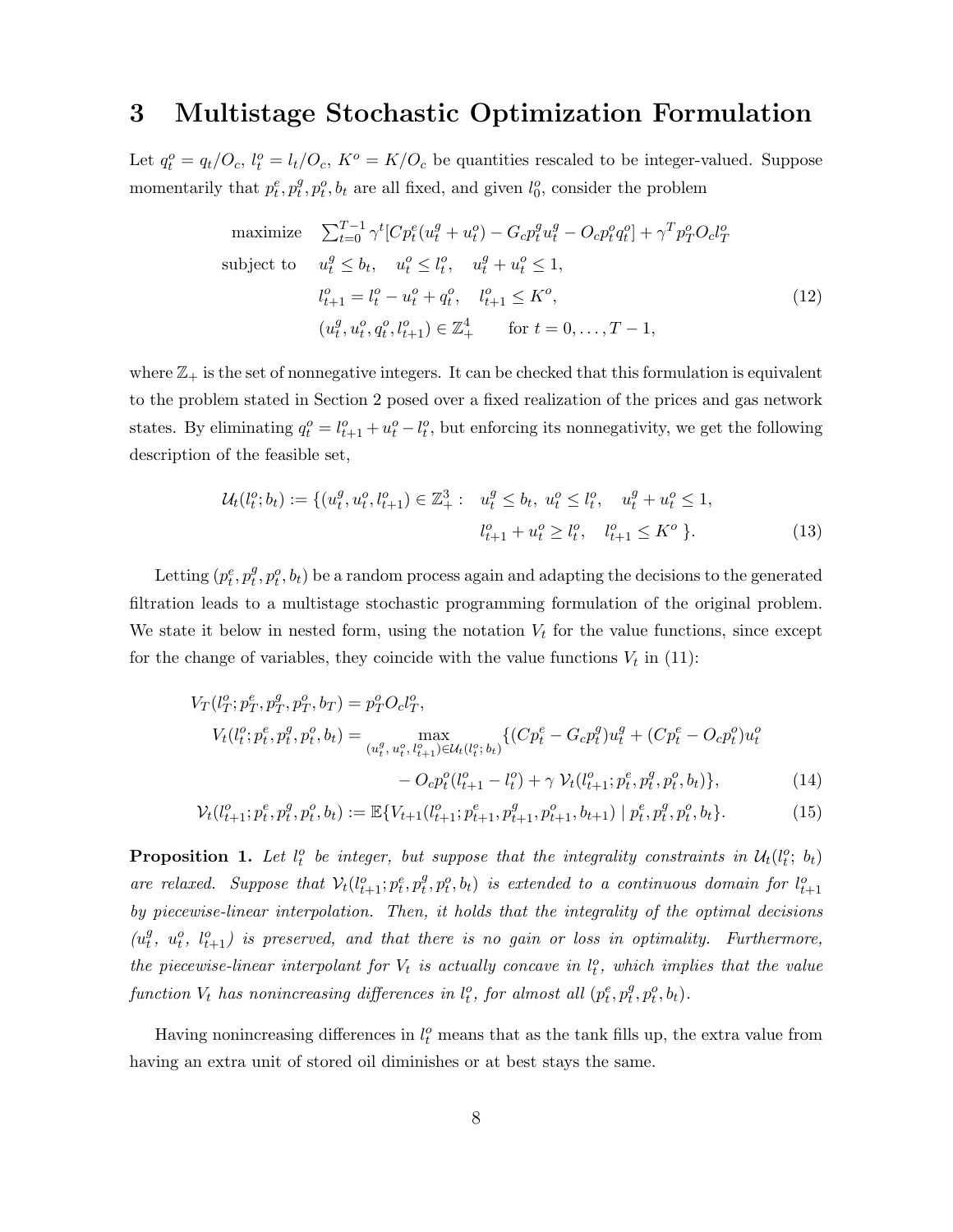*Proof.* Suppose that in (14), the function  $\mathcal{V}_t(l_{t+1}^o; p_t^e, p_t^g)$  $(t<sup>g</sup>, p<sub>t</sub>, b<sub>t</sub>)$  is replaced by a continuous piecewise linear interpolant  $\phi_t(l_{t+1}^o)$ , chosen to coincide with  $\mathcal{V}_t(l_{t+1}^o; p_t^e, p_t^g)$  $t^g$ ,  $p_t^o$ ,  $b_t$ ) at integer  $l_{t+1}^o$ . Note that  $V_t$  and thus  $\phi_t$  are nondecreasing in  $l_{t+1}^o$ , and actually increasing, since increasing  $l_{t+1}^o$  relaxes the oil inventory constraints, while the increment can be used either to offset the cost of an optimal oil purchase, or otherwise to increase the terminal reward.

Suppose inductively that  $\phi_t$  is also concave in  $l_{t+1}^o$ . Concavity holds at  $t = T - 1$ , since  $V_T$ for all  $p_T^o$  and thus  $V_{T-1}$  are affine in  $l_T^o$ . Then  $\phi_t(l_{t+1}^o)$  admits the following representation (with state-dependent coefficients),

$$
\phi_t(l_{t+1}^o) = \max_{y \in \mathcal{Y}(l_{t+1}^o)} \{c_0 + \sum_{i=1}^{K^o} c_i y_i\},
$$
  
\n
$$
\mathcal{Y}(l_{t+1}^o) = \{y \in \mathbb{R}^{K^o} : 0 \le y_i \le 1, \sum_{i=1}^{K^o} y_i = l_{t+1}^o\},
$$
  
\n
$$
c_0 := \mathcal{V}_t(0; p_t^e, p_t^g, p_t^o, b_t),
$$
  
\n
$$
c_i := \mathcal{V}_t(i; p_t^e, p_t^g, p_t^o, b_t) - \mathcal{V}_t(i-1; p_t^e, p_t^g, p_t^o, b_t),
$$
\n(16)

where  $c_1 \geq c_2 \geq \cdots \geq c_{K^o}$  by concavity of  $\mathcal{V}_t$ . We make the change of variable  $z_i = \sum_{j=1}^i y_j$ and set by convention  $z_0 = 0$ . Therefore,

$$
y_i = z_i - z_{i-1},
$$
  

$$
\sum_{i=1}^{K^o} c_i y_i = \sum_{i=1}^{K^o} c_i (z_i - z_{i-1}) = c_{K^o} z_{K^o} + \sum_{i=1}^{K^o-1} (c_i - c_{i+1}) z_i.
$$

Setting  $h_i = c_{i+1} - c_i$  we get

$$
\phi_t(l_{t+1}^o) = \max_{z \in \mathcal{Z}(l_{t+1}^o)} \{c_0 + c_{K^o} l_{t+1}^o - \sum_{i=1}^{K^o-1} h_i z_i\}
$$
\n
$$
\mathcal{Z}(l_{t+1}^o) = \{z \in \mathbb{R}^{K^o} : 0 \le z_i - z_{i-1} \le 1, \ z_{K^o} = l_{t+1}^o\} \quad \text{(with } z_0 = 0\}
$$
\n
$$
h_i := \mathcal{V}_t(i-1; p_t^e, p_t^g, p_t^o, b_t) - 2\mathcal{V}_t(i; p_t^e, p_t^g, p_t^o, b_t) + \mathcal{V}_t(i+1; p_t^e, p_t^g, p_t^o, b_t).
$$
\n
$$
(17)
$$

Going back to (14), we make a last change of variable: we introduce  $l_t^u = l_t^o - u_t^o$  (oil inventory at the end of the period just before replenishment). Thus  $u_t^o = l_t^o - l_t^u$  where  $l_t^o$  is fixed. Finally, we relax the integrality requirements of the set  $\mathcal{U}_t(l_t^o, b_t)$ . The input  $l_t^o$  is still assumed to be integer. This leads to the following continuous relaxation of the maximization problem in (14):

maximize 
$$
(Cp_t^e - G_c p_t^g)u_t^g - (Cp_t^e - O_c p_t^o)l_t^u + Cp_t^e l_t^o - O_c p_t^o l_{t+1}^o
$$
  
\t $+ \gamma \left[ c_0 + c_{K^o} l_{t+1}^o - \sum_{i=1}^{K^o-1} h_i z_i \right]$   
\nsubject to  $0 \le u_t^g \le b_t$ ,  $0 \le l_t^u \le l_t^o$ ,  
\t $l_t^u - u_t^g \ge l_t^o - 1$ ,  $l_{t+1}^o - l_t^u \ge 0$ ,  $0 \le l_{t+1}^o \le K^o$ ,  
\t $0 \le l_{t+1}^o - z_{K^o-1} \le 1$ ,  $0 \le z_1 \le 1$ ,  
\t $0 \le z_i - z_{i-1} \le 1$  for  $i = 2, ..., K^o - 1$ . (18)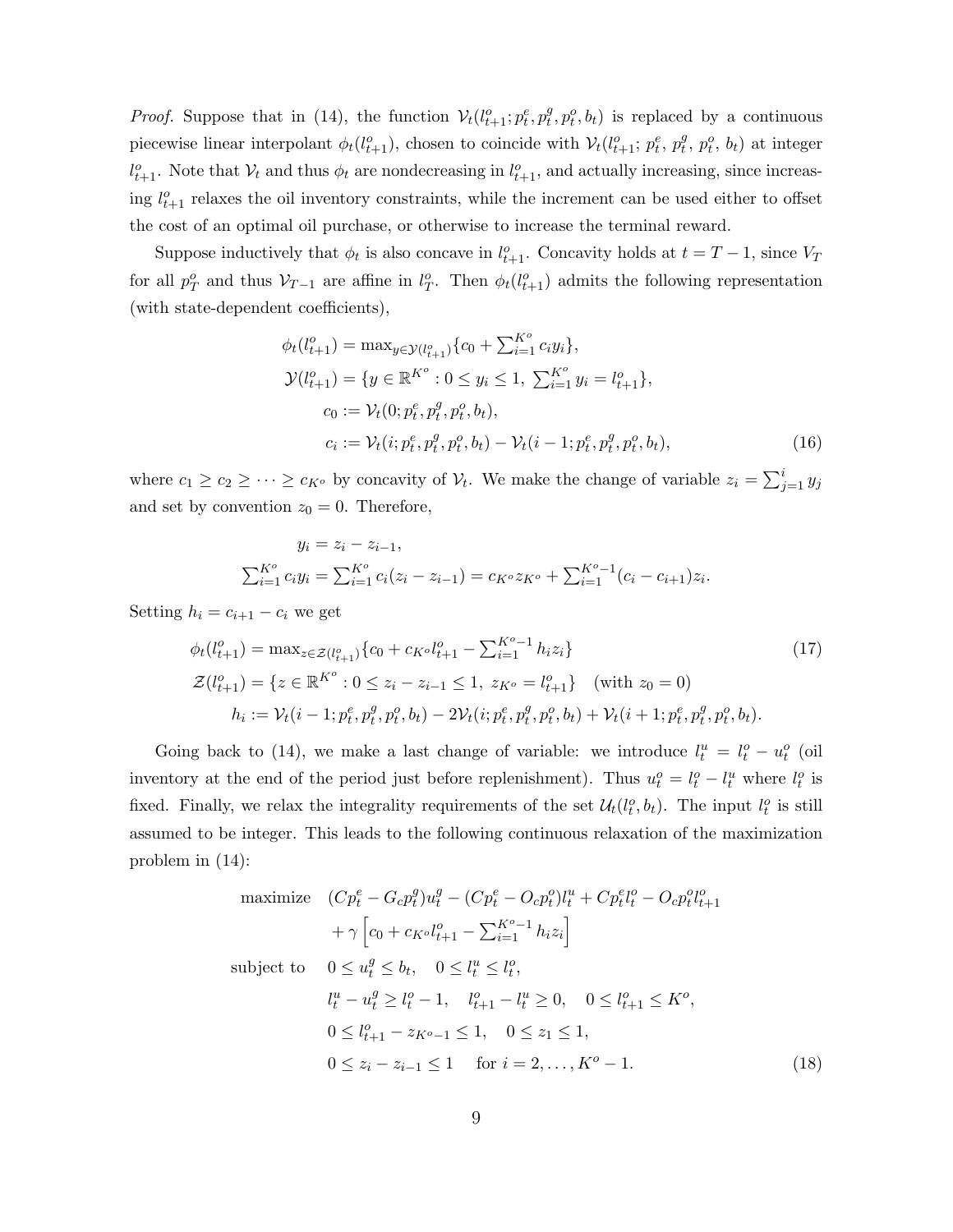The constraints have the form  $\mathbf{A}x \leq \mathbf{b}$ . Recall that the vertex optimal solutions to a linear problem are integral if and only if  $\bf{b}$  is integral and  $\bf{A}$  is totally unimodular. A sufficient condition for **A** to be totally unimodular is that its elements are in  $\{0, -1, +1\}$ , each row has at most 2 nonzero elements, and if a row has two nonzero elements they must have opposite sign. Those conditions are verified with (18). The right-hand side **b** is integer since  $l_t^o$  is fixed and integer. Hence the optimal vertex solutions to (18) are integer, and the relaxation is tight. Reverting back to the original variables, those are automatically integer as well. We have thus established that if  $l_t^0$  is integer and the linear interpolant of  $\mathcal{V}_t(\cdot; p_t^e, p_t^g)$  $(t<sup>g</sup>, p<sub>t</sub><sup>o</sup>, b<sub>t</sub>)$  is concave, then the set  $\mathcal{U}(l^o_t, b_t)$  can be replaced by its convex relaxation.

It remains to complete the induction argument. We start with the concavity of the linear interpolant. Let  $x = (u_t^g)$  $t^g, l^u_t, l^o_{t+1}, z_1, \ldots, z_{K^o-1}$ , and let  $\mathcal{X}(l^o_t, b_t)$  denote the feasible set for x in (18). Let  $\varphi^*(l_t^o)$  denote the optimal value of (18) from the maximization over  $x \in \mathcal{X}(l_t^o, b_t)$ . Now, let  $\mathcal{C} = \{ (l_t^o, x) : x \in \mathcal{X}(l_t^o, b_t), 0 \leq l_t^o \leq K^o \}.$  As a polytope,  $\mathcal{C}$  is convex. The objective function of (18) is linear in  $(l_t^o, x)$  and thus jointly concave on C, see e.g. [8]. From these conditions, it follows that  $\varphi^*(l_t^o)$  is concave in  $l_t^o$ . On the discrete values of  $l_t^o$  we have  $\varphi^*(l_t^o) = V_t(l_t^o; p_t^e, p_t^g)$  $(t, p_t^g, b_t)$ . Taking the expectation over  $(p_t^e, p_t^g)$  $(t<sup>g</sup>, p<sub>t</sub>, b<sub>t</sub>)$  preserves the concavity properties in  $l_t^o$ , thus  $\phi_{t-1}(l_t^o) = \mathbb{E}\{\varphi^*(l_t^o)|p_{t-1}^e,p_t^g\}$  $\{e_{t-1}, p_{t-1}^o, b_{t-1}\}\$ is concave in  $l_t^o$ . Note that on the discrete values of  $l_t^o$ ,  $\phi_{t-1}(l_t^o) = \mathcal{V}_{t-1}(l_t^o; p_{t-1}^e, p_t^o)$  $_{t-1}^g, p_{t-1}^o, b_{t-1}$ , so we have shown that the linear interpolant of  $\mathcal{V}_{t-1}$  is concave in  $l_t^o$ , as required.

Finally, if  $l_t^o$  is integer, it has also been shown that  $l_{t+1}^o$  is integer almost surely. Thus, the value functions  $V_t(l_t^o; p_t^e, p_t^g)$  $(t<sub>t</sub>, p<sub>t</sub><sup>g</sup>, b<sub>t</sub>)$  for integer  $l<sub>t</sub><sup>o</sup>$  only query the functions  $V<sub>t+1</sub>(l<sub>t+1</sub><sup>o</sup>; p<sub>t+1</sub><sup>e</sup>, p<sub>t+1</sub><sup>g</sup>)$  $p_{t+1}^o, b_{t+1}$  at integer  $l_{t+1}^o$ . This ensures one can always replace  $V_{t+1}$  by a piecewise continuous function with breakpoints at integer  $l_{t+1}^o$  without loss of optimality.  $\Box$ 

An interesting technical detail in the proof is the description (17) of the expected value function at the next state. Usually, polyhedral approximations of concave (respectively, convex) value functions are described as the minimum (respectively, maximum) of linear functions, which can be converted to a family of inequality contraints (linear cuts), e.g. as in stochastic dual dynamic programming (SDDP) methods [27]. The description (17) is based instead on a maximum, while continuing to use primal variables. This representation turns out to be instrumental for establishing by (18) the integrality of the solution of the convex relaxation.

When referring back to (18), note that the coefficients  $c_0$ ,  $c_{K^o}$  and  $h_i$  depend on  $p_t^e, p_t^g$  $_t^g, p_t^o, b_t.$ Proposition 1 addresses concavity properties of the value function with respect to  $l_t^o$ , but does not address the structure of the value function with respect to the price state variables.

Finally, we note that the mathematical result of Proposition 1 has a technological interpretation. The ability to simultaneously use different fuels is called co-firing. Co-firing is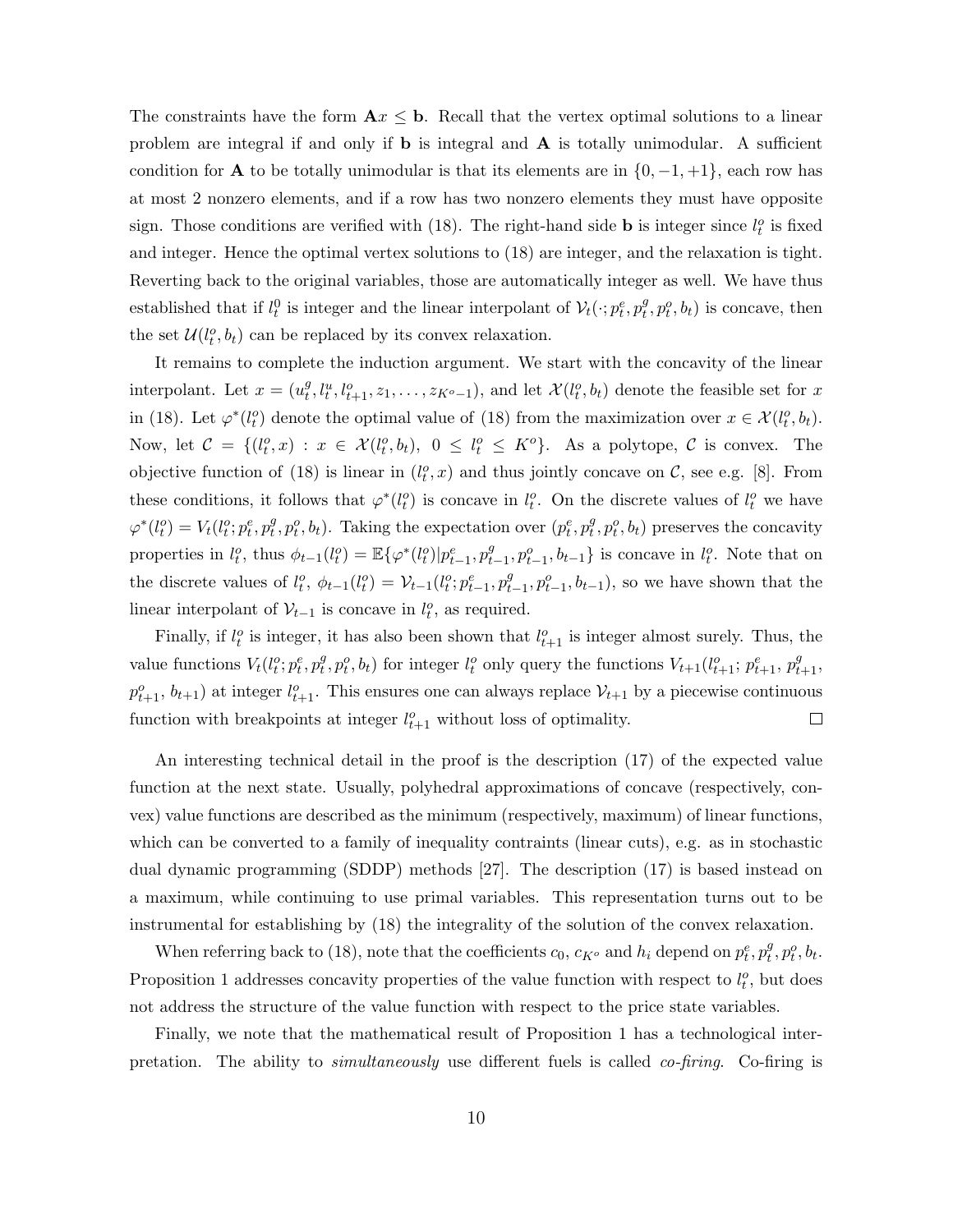technologically more challenging than dual-firing. Mathematically, co-firing removes the integrality constraint on the variables  $u_t^e, u_t^o$ . The result of Proposition 1 shows that co-firing (of oil and gas) has zero value over dual-firing. This is of course under the assumption that the unit can operate under any single of the two fuels.

#### 4 Lower Bounds

Lower bounds on the value function (11) can be obtained by calculating the value of a given policy. One possibility that leads to closed-form calculations is to run on gas when gas is available  $(u_t^g = 1$  if  $b_t = 1$  and  $Cp_t^e - G_cp_t^g > 0$ , and run on oil when gas is unavailable. To be able to run on oil without tracking the storage level  $l_t$ , we can select a suboptimal oil replenishment policy. For instance, we replenish with  $q_t = O_c$  each time oil is used. In this case it can make sense to use oil when  $b_t = 0$  and  $C p_t^e - O_c p_t^o > 0$ , having the guarantee that  $l_t \geq O_c$ .

The value function is then bounded by the sum of two independent value functions:

$$
V(s_0) \ge V^{\text{gas}}(s_0) + V^{\text{oil}}(s_0),\tag{19}
$$

where  $V^{\text{gas}}(s_0)$  is the value of converting gas to power, which depends on the electricity-gas spread ("spark spread" [3]) and on the gas network availability probabilities, and  $V^{oil}(s_0)$  is the value of converting oil to power, which depends on the electricity-oil spread and on the gas network unavailability probabilities.

The two value functions can be summed up in the right-hand side of (19) because their contributions to the expected reward at time  $t$  conditionally to  $b_t$  are mutually exclusive, the suboptimal fuel utilization policy does not compare the fuel prices, and the two policies relative to  $V<sup>gas</sup>$  and  $V<sup>oil</sup>$  affect non-interacting components of the state. Actually, in the special case where the recourse to oil is nonexistent (for instance if  $K = 0$ ),  $V^{\text{gas}}(s_0)$  would coincide with the exact optimal value  $V(s_0)$  of the problem.

To calculate the bounds, we first write (7) in matrix form. Let  $\xi_t = [\log p_t^e \log p_t^g]$  $\int_t^g \log p_t^o$ <sup>T</sup>. We write  $z_{t+1} \sim \mathcal{N}(\mu_z, \Sigma_z)$  to indicate that  $z_{t+1}$  follows a multivariate Gaussian of mean  $\mu_z$ and covariance matrix  $\Sigma_z$ . We have

$$
\xi_{t+1} = D\xi_t + z_{t+1}, \qquad D = \begin{bmatrix} (1 - \kappa^e \Delta) & 0 & 0 \\ 0 & (1 - \kappa^g \Delta) & 0 \\ 0 & 0 & (1 - \kappa^o \Delta) \end{bmatrix},
$$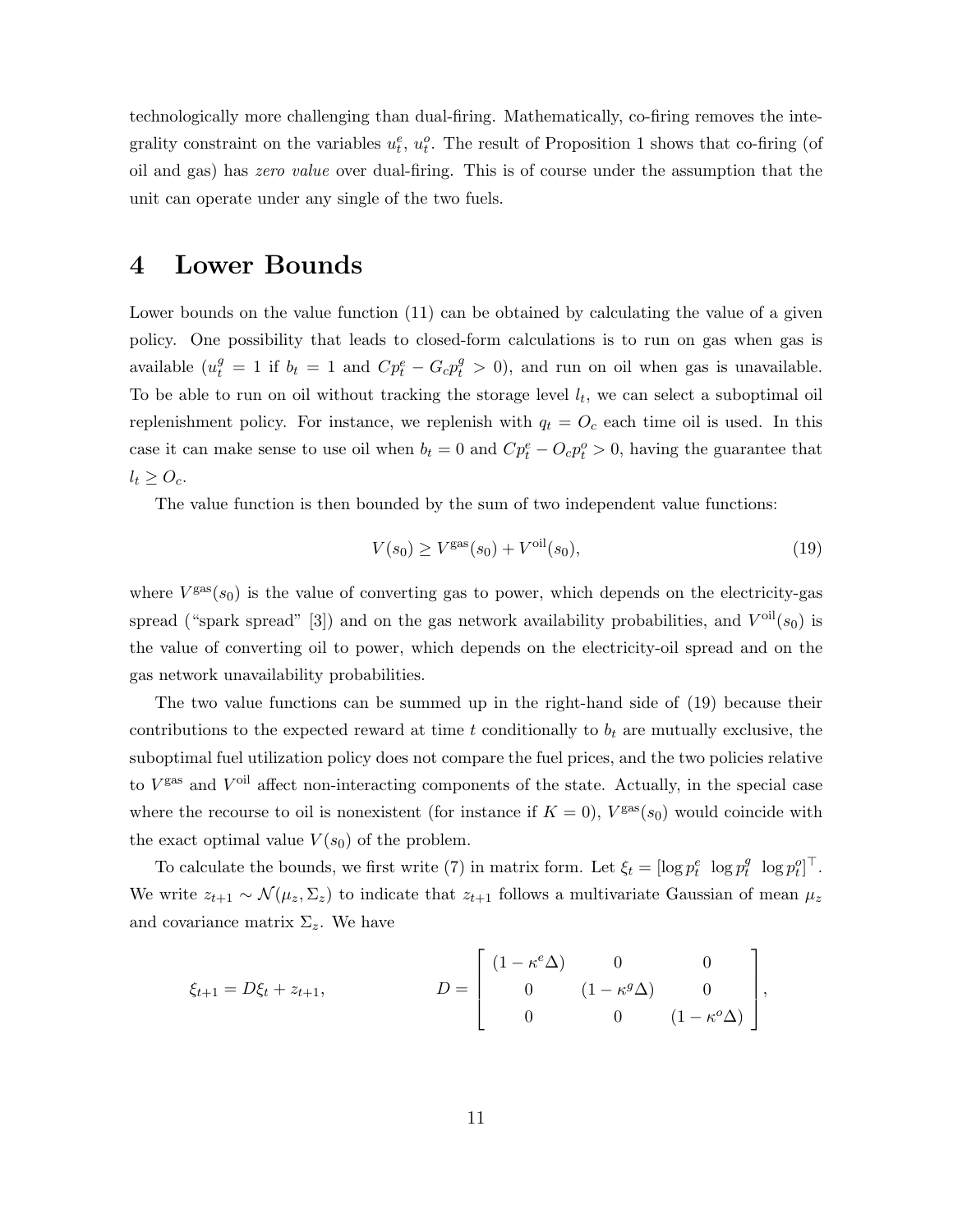$$
z_{t+1} \sim \mathcal{N}(\mu_z, \Sigma_z),
$$
\n
$$
\mu_z = \Delta \begin{bmatrix} \kappa^e \log(\zeta^e) \\ \kappa^g \log(\zeta^g) \\ \kappa^o \log(\zeta^o) \end{bmatrix}, \qquad \Sigma_z = \Delta \begin{bmatrix} (\sigma^e)^2 & \sigma^e \sigma^g \Sigma_{12} & \sigma^e \sigma^o \Sigma_{13} \\ \sigma^e \sigma^g \Sigma_{12} & (\sigma^g)^2 & \sigma^g \sigma^o \Sigma_{23} \\ \sigma^e \sigma^o \Sigma_{13} & \sigma^g \sigma^o \Sigma_{23} & (\sigma^o)^2 \end{bmatrix}.
$$
\n(20)\n\nFrom there,  $\xi_t$  given  $\xi_0$  follows  $\mathcal{N}(\bar{x}_t, X_t)$  where  $\bar{x}_t = \begin{bmatrix} \bar{x}_{t,e} \\ \bar{x}_{t,g} \\ \bar{x}_{t,g} \end{bmatrix}, X_t = \begin{bmatrix} X_{t,ee} & X_{t,eg} & X_{t,eo} \\ X_{t,eg} & X_{t,go} & X_{t,oo} \\ X_{t,eo} & X_{t,go} & X_{t,oo} \end{bmatrix}$  are defined by the recursion

$$
\bar{x}_{t+1} = D\bar{x}_t + \mu_z
$$
,  $X_{t+1} = DX_tD^{\top} + \Sigma_z$ , with  $\bar{x}_0 = \xi_0$ ,  $X_0 = 0$ . (21)

One has  $\bar{x}_t = \sum_{k=0}^{t-1} D^k \mu_z + D^t \xi_0$  and  $X_t = \sum_{k=0}^{t-1} D^k \Sigma_z D^k$  for  $t \ge 1$ . Let

$$
h_t^{eg} = Cp_t^e - G_c p_t^g. \tag{22}
$$

To get the best lower bound, the optimal decision given  $b_t = 1$  is  $u_t^g = 1$  if  $h_t^{eg} > 0$ , and  $u_t^g = u_t^o = 0$  otherwise. The probability that  $b_t = 1$  is described by the second element of the row vector

$$
[\mathbb{P}(b_t = 0), \mathbb{P}(b_t = 1)] := g_t = g_0 P^t := [g_{t0}, g_{t1}].
$$
\n(23)

It follows that

$$
V^{\text{gas}}(s_0) = g_{01}[h_0^{eg}]^+ + \sum_{t=1}^{T-1} \gamma^t g_{t1} \mathbb{E}\{[h_t^{eg}]^+\},
$$
\n
$$
[\log(Cp_t^e), \log(G_c p_t^g)]^\top \sim \mathcal{N}(\bar{y}_t, Y_t),
$$
\n
$$
\bar{y}_t = \begin{bmatrix} \log C + \bar{x}_{t,e} \\ \log G_c + \bar{x}_{t,g} \end{bmatrix}, \quad Y_t = \begin{bmatrix} X_{t,ee} & X_{t,eg} \\ X_{t,eg} & X_{t,gg} \end{bmatrix}.
$$
\n(24)

It remains to evaluate  $\mathbb{E}\left\{\left|h_t^{eg}\right|\right\}$ <sup>eg</sup><sup> $+$ </sup>}. Let  $\Phi(\cdot)$  be the cumulative distribution function (cdf) of the standard normal distribution. By techniques similar to those used to establish Margrabe's formula [21], or by observing that  $\mathbb{E}\left\{\left|h_t^{eg}\right|\right\}$  $\{e^{t}e^{t}e^{t}\}=\mathbb{E}\{Cp_{t}^{e}\}-\mathbb{E}\{\min\{Cp_{t}^{e},G_{c}p_{t}^{g}\}$  $_{t}^{g}$ } and then using [19], one finds

$$
\mathbb{E}\{|h_t^{eg}|^+\} = C \exp(\bar{x}_{t,e} + \frac{1}{2}X_{t,ee})\Phi\left(\frac{(\log(C/G_c) + \bar{x}_{t,e} - \bar{x}_{t,g}) + X_{t,ee} - X_{t,eg}}{\sqrt{X_{t,ee} + X_{t,gg} - 2X_{t,eg}}}\right) \n- G_c \exp(\bar{x}_{t,g} + \frac{1}{2}X_{t,gg})\Phi\left(\frac{(\log(C/G_c) + \bar{x}_{t,e} - \bar{x}_{t,g}) - X_{t,gg} + X_{t,eg}}{\sqrt{X_{t,ee} + X_{t,gg} - 2X_{t,eg}}}\right).
$$
\n(25)

For consistency, note that  $\mathbb{E}\left\{\left|h_0^{eg}\right|\right\}$  $|{}_{0}^{eg}{}_{]}^{+}\} = h_{0}^{eg}{}_{ }^{ }{}_{ }^{ }$  $_{0}^{eg}$  by letting  $X_0$  tend to 0.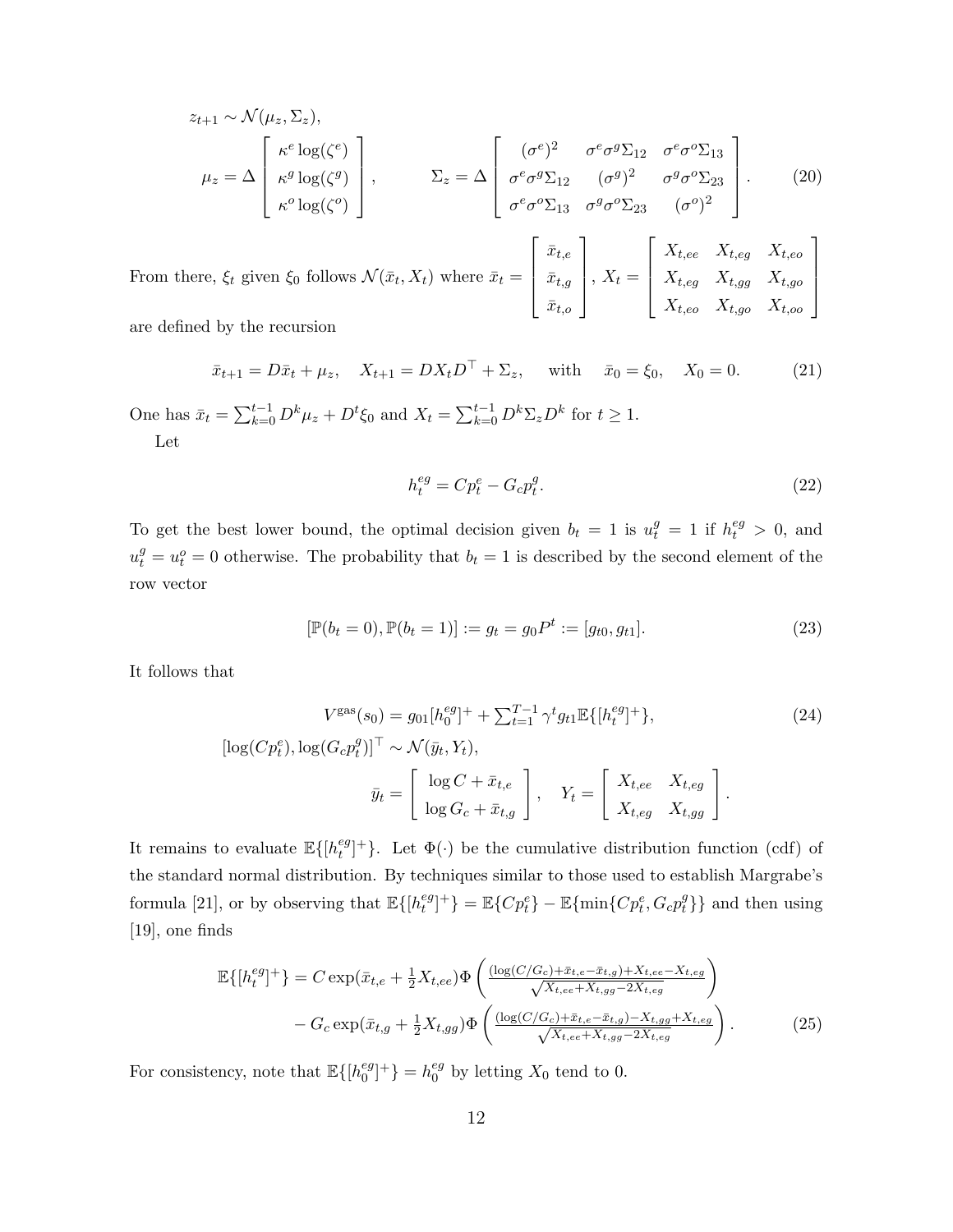The calculations for  $V^{oil}(s_0)$  are similar, except that  $V^{oil}(s_0)$  is based on two components,  $V^{\text{oil},1}(s_0)$  and  $V^{\text{oil},2}(s_0)$ . The first component ensures we can always run on oil at times  $t \geq 1$ . Recall that  $K \geq O_c$  by assumption. If  $l_0 < O_c$  at time 0, we order  $O_c$ . It will be left to the second component to order additional oil if we consume oil at time 0, and to manage the balance of orders with consumption onwards. Then,  $l_t = \max\{l_0, O_c\}$  for all  $t \geq 1$ . At time T the oil level  $l_T$  is liquidated via the terminal reward. Overall we have

$$
V^{\text{oil},1}(s_0) = 1_{\{l_0 < O_c\}}(-O_c p_0^o) + \gamma^T \max\{l_0, O_c\} \mathbb{E}\{p_T^o\},\tag{26}
$$

$$
\mathbb{E}\{p_T^o\} = \exp(\bar{x}_{T,o} + X_{T,oo}/2). \tag{27}
$$

The second component is the return from the conversion from oil to power. Recall that  $g_{t0} = 1 - g_{t1}$  is the probability that the gas network is unavailable at time t. Let  $h_t^{eo} =$  $Cp_t^e - O_cp_t^o$  be the electric-oil spread, noting that  $-O_cp_t^o$  is actually the cost of replenishing for the next time oil is used. Setting time 0 apart to check the feasibility of the oil-electric conversion at the initial time, we get

$$
V^{\text{oil},2}(s_0) = g_{00} 1_{\{l_0 \ge O_c\}} [h_0^{eo}]^+ + \sum_{t=1}^{T-1} \gamma^t g_{t0} \mathbb{E}\{[h_t^{eo}]^+\},
$$
\n
$$
\mathbb{E}\{[h_t^{eo}]^+\} = C \exp(\bar{x}_{t,e} + \frac{1}{2} X_{t,ee}) \Phi\left(\frac{(\log(C/O_c) + \bar{x}_{t,e} - \bar{x}_{t,o}) + X_{t,ee} - X_{t,ee}}{\sqrt{X_{t,ee} + X_{t,oo} - 2X_{t,eo}}}\right)
$$
\n
$$
- O_c \exp(\bar{x}_{t,o} + \frac{1}{2} X_{t,oo}) \Phi\left(\frac{(\log(C/O_c) + \bar{x}_{t,e} - \bar{x}_{t,o}) - X_{t,oo} + X_{t,eo}}{\sqrt{X_{t,ee} + X_{t,oo} - 2X_{t,eo}}}\right).
$$
\n(29)

The quality of  $V^{\text{oil},1} + V^{\text{oil},2}$  is negatively impacted by the suboptimality of the oil replenishment strategy. Trying to improve over the replenishment strategy would lead to a formulation similar to the original problem we set out to solve, with one fewer state variable (the price of gas). We can nevertheless improve the quality of the bound by considering other suboptimal policies that are easy to value. For instance, the expected return of doing nothing with oil is  $\gamma^{T} l_{0} \mathbb{E} \{p_{T}^{o}\} \geq 0$ , from the terminal reward. In light of this remark, we can use

$$
V^{\text{oil}}(s_0) = \max\{V^{\text{oil},1}(s_0) + V^{\text{oil},2}(s_0), \gamma^T l_0 \mathbb{E}\{p_T^o\}\}.
$$
\n(30)

To summarize, we have shown that  $V(s_0) \ge V^{LB}(s_0) := V^{\text{gas}}(s_0) + V^{\text{oil}}(s_0)$  with  $V^{\text{gas}}(s_0)$ given by (24) and  $V^{oil}(s_0)$  given by (30). These bounds offer a first look into the sensitivity of the problem value to the parameters describing the reliability of the gas network:

**Proposition 2.** The lower bound  $V^{LB}(s_0)$  varies linearly in the gas network availability probabilities (23), except for a kink at the point where  $V^{oil,1} + V^{oil,2} = \gamma^T l_0 \mathbb{E} \{p_T^o\}.$ 

*Proof.* Suppose that  $V^{oil}(s_0) = V^{oil,1}(s_0) + V^{oil,2}(s_0) > \gamma^T l_0 \mathbb{E}\{p_T^o\}$ , see (30), which means that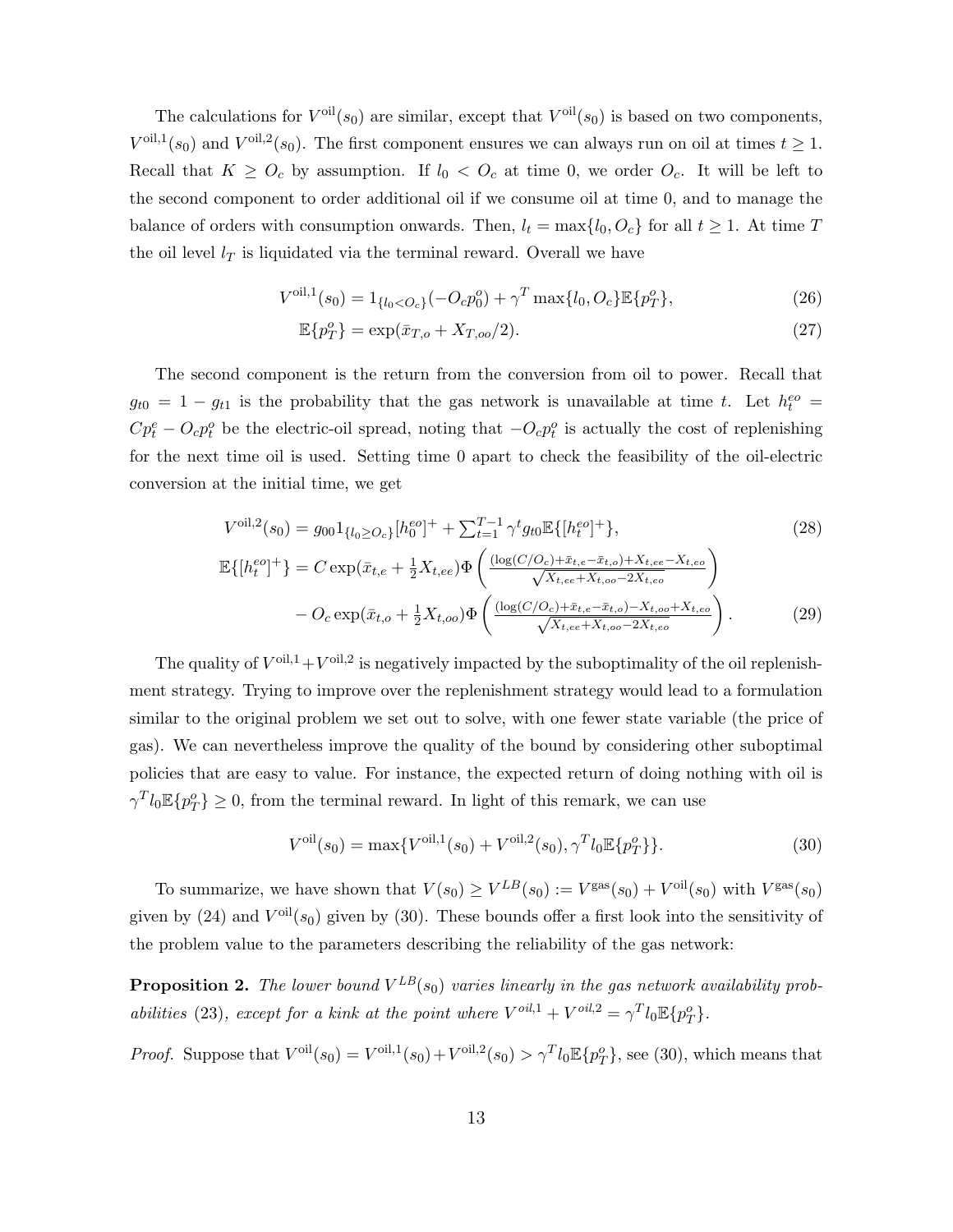using oil backup is justified economically. Then we have, from (24), (28) and  $g_{t0} = 1 - g_{t1}$ ,

$$
\frac{\partial V^{\text{LB}}(s_0)}{\partial g_{t1}} = \begin{cases} [h_0^{eg}]^+ - 1_{\{l_0 \ge O_c\}}[h_0^{eo}]^+ & \text{for } t = 0, \\ \gamma^t (\mathbb{E}\{[h_t^{eg}]^+\} - \mathbb{E}\{[h_t^{eo}]^+\}) & \text{for } t = 1, \dots, T-1. \end{cases}
$$
(31)

Alternatively, suppose that  $V^{oil}(s_0) = \gamma^T l_0 \mathbb{E} \{p_T^o\} < V^{oil,1}(s_0) + V^{oil,2}(s_0)$ . To know if oil backup is justified economically, we would need to consider a better oil replenishment strategy. With our current lower bound, we can only assert that

$$
\frac{\partial V^{\text{LB}}(s_0)}{\partial g_{t1}} = \begin{cases} [h_0^{eg}]^+ & \text{for } t = 0, \\ \gamma^t \mathbb{E}\{[h_t^{eg}]^+\} & \text{for } t = 1, \dots, T-1. \end{cases}
$$
(32)

At the point where  $V^{\text{oil},1}(s_0) + V^{\text{oil},2}(s_0) = \gamma^T l_0 \mathbb{E} \{p_T^o\}$ ,  $V^{\text{LB}}(s_0)$  is in general not differentiable.  $\Box$ 

The parameters of the gas network transition matrix  $P$  in  $(8)$  can be related to the probabilities  $g_{t1}$ . The dependence is nonlinear. To see this, consider the stationary probabilities of the gas network Markov chain, written  $g_{\infty}$  (row vector). Their derivatives can be described as  $\dot{g}_{\infty} = g_{\infty} \dot{P}(I - P)^{\#}$ , see [11], where  $(I - P)^{\#} = (I - P + 1g_{\infty})^{-1} - 1g_{\infty}$ , see [26], is the generalized group inverse of  $I - P$ , and the dot operation denotes differentiation with respect to a parameter of interest (which can be  $p_{00}$  or  $p_{11}$ ). The steady-state probabilities are most sensitive to perturbations when  $p_{00}$  and  $p_{11}$  are both close to 1, i.e., rare but long gas network disruptions.

Proposition 3 below gives the detailed results. We consider perturbations such that the perturbed matrix is still a transition matrix. This means that e.g. an increment of  $p_{00}$  is balanced by a decrement of  $p_{01}$  of equal magnitude, and the resulting probabilities should remain in  $(0, 1)$ .

**Proposition 3.** When  $V^{oil}(s_0) \neq \gamma^T l_0 \mathbb{E}\{p_T^o\}$ , the lower bound  $V^{LB}(s_0)$  is differentiable in the parameters  $p_{00}$ ,  $p_{11}$  of the gas network transition matrix. Its gradient is described by

$$
\frac{\partial V^{LB}(s_0)}{\partial p_{ii}} = \sum_{t=1}^{T-1} \gamma^t [g_0 \sum_{k=0}^{t-1} P^k \frac{\partial P}{\partial p_{ii}} P^{t-1-k}] \begin{bmatrix} \varepsilon^{oil} \mathbb{E}\{[h_t^{eo}]^+ \} \\ \mathbb{E}\{[h_t^{eg}]^+ \} \end{bmatrix} \quad \text{for } i = 0, 1,
$$
 (33)

$$
\varepsilon^{oil} = 1_{\{V^{oil}(s_0) > \gamma^T l_0 \mathbb{E}\{p_T^o\}\}}, \quad \frac{\partial P}{\partial p_{00}} := \begin{bmatrix} 1 & -1 \\ 0 & 0 \end{bmatrix}, \quad \frac{\partial P}{\partial p_{11}} := \begin{bmatrix} 0 & 0 \\ -1 & 1 \end{bmatrix}.
$$
 (34)

*Proof.* From  $g_t = g_0 P^t$  we have  $\dot{g}_t = g_0 \sum_{k=0}^{t-1} P^k \dot{P} P^{t-1-k}$ . We introduce  $\varepsilon^{\text{oil}}$  to unify the results of Proposition 2. Then, the differentiation of  $V^{LB}(s_0)$  with respect to  $p_{00}, p_{11}$  at a point where  $V^{LB}$  is differentiable  $(V^{oil,1}(s_0) + V^{oil,2}(s_0) \neq \gamma^{T}l_0\mathbb{E}\{p_T^o\})$  gives the expression of the proposition.  $\Box$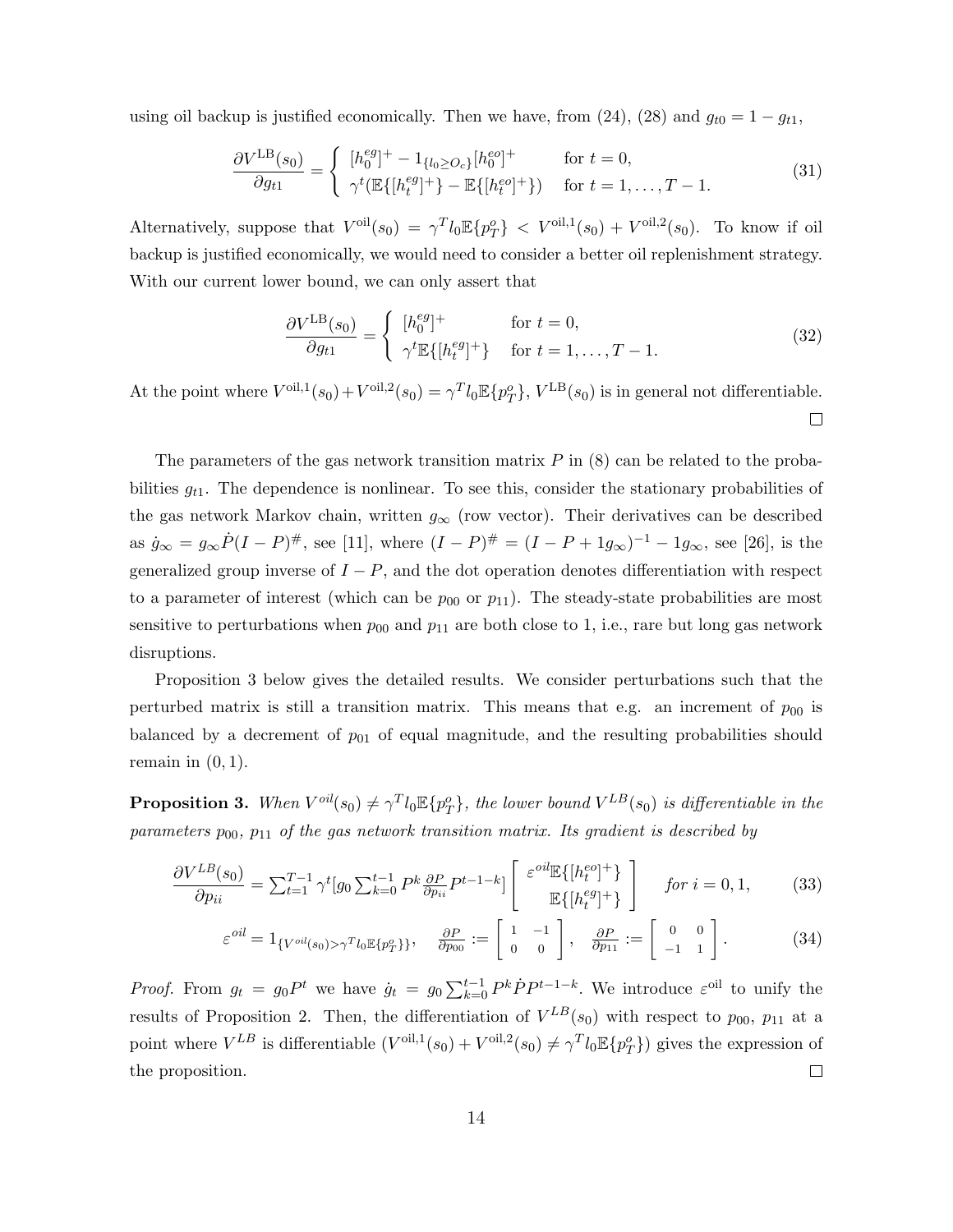### 5 Upper Bounds

Upper bounds on the value function (11) can be obtained by relaxing constraints and/or allowing decisions with foresight. Bounds based on perfect information are easy to write down but are often loose. One improvement is to assume perfect foresight of future prices, while keeping the gas network process  $b_t$  random. This is formalized as follows: we have

$$
V(s_0) = \max_{\pi} \mathbb{E}_{s_0}^{\pi} \{ \sum_{t=0}^{T-1} \gamma^t R(S_t, A_t) + \gamma^T R_T(S_T) \}
$$
  
 
$$
\leq V^{\text{UB}}(s_0) = \mathbb{E}_{\xi} \{ V^{\xi}(s_0) \}, \tag{35}
$$

$$
V^{\xi}(s_0) := \max_{\tilde{\pi}} \mathbb{E}_{\tilde{s}_0}^{\tilde{\pi}} \{ \sum_{t=0}^{T-1} \gamma^t R_t^{\xi}(\tilde{S}_t, A_t) + \gamma^T R_T^{\xi}(\tilde{S}_T) \}.
$$
 (36)

The expectation  $\mathbb{E}_{\xi}$  is over the price process, given  $s_0$ . Since  $\xi$  is treated as a fixed input of  $V^{\xi}$ , in the dynamic programming problem (36),  $\xi_t$  is removed from the state space. The reduced state is denoted  $\tilde{S}_t = (l_t, b_t)$ . The reduced state space is finite with cardinality  $2(1 + K/O_c)$ . The notation  $R_t^{\xi}$  $t<sub>t</sub>$  emphasizes that the reward function is nonstationary, as it depends on  $\xi_t$  which is time-dependent. The reward is defined as  $R_t^\xi$  $\xi(\tilde{S}_t, A_t) = R(S_t^{\xi})$  $(t_t^{\xi}, A_t)$  where  $S_t^{\xi} = (\xi_t, \tilde{S}_t) = (p_t^e, p_t^g)$  $t^g, p_t^o, b_t, l_t$ ). Similarly,  $R_I^{\xi}$  $\tilde{S}_T(\tilde{S}_t) = R_T(S_t^{\xi})$  $\hat{t}$ ). The policy  $\tilde{\pi}$ , which is specific to  $\xi$ , maps reduced states to decisions  $A_t$ . The finite-horizon problem (36) can be solved exactly in T iterations by value iteration, using the auxiliary value functions  $V_T^{\xi}$  $T^{\xi}(l_T, b_T) = l_T p_T^o$  and

$$
V_t^{\xi}(l_t, b_t) = \max_{A_t} \{ R_t^{\xi}(l_t, b_t, A_t) + \gamma [p_{b_t,0} V_{t+1}^{\xi}(\ell_{t+1}, 0) + p_{b_t,1} V_{t+1}^{\xi}(\ell_{t+1}, 1)] \}
$$
(37)

for  $t = T - 1, \ldots, 0$ , where we use the post-decision state  $\ell_{t+1} = l_t - O_c u_t^o + q_t$ , given  $(l_t, b_t)$ and  $A_t = (u_t^g)$  $t^g, u_t^o, q_t$ ). One then sets  $V^{\xi}(s_0) = V_0^{\xi}$  $\int_0^{\xi} (l_0, b_0).$ 

The expectation over  $\xi$  in (35) can be estimated by sample average approximation methods [28] and will produce a statistical upper bound. Typically, using a large number M of independent samples  $\xi^{(m)}$ , one calculates

$$
\bar{V}_M = \frac{1}{M} \sum_{m=1}^{M} V^{\xi^{(m)}}(s_0), \quad \bar{\sigma}_M = \frac{1}{M} \sqrt{\sum_{m=1}^{M} [V^{\xi^{(m)}}(s_0) - \bar{V}_M]^2}, \tag{38}
$$

and then adopt a statistical upper bound such as  $\hat{V}^{UB}(s_0) = \bar{V}_M + 1.96 \bar{\sigma}_M$  which holds with approximate confidence 97.5%.

Proposition 4 below describes the sensitivity of the upper bound (35) to perturbations of the gas network transition matrix.

**Proposition 4.** Let  $\ell_{t+1,j}$  denote the optimal  $\ell_{t+1}$  when being in state  $(l_t, j)$  at time t, for  $j = 0, 1$ , as determined by (37). Define the matrix  $\left[\frac{\partial P}{\partial p_{ii}}\right]$  as in (34).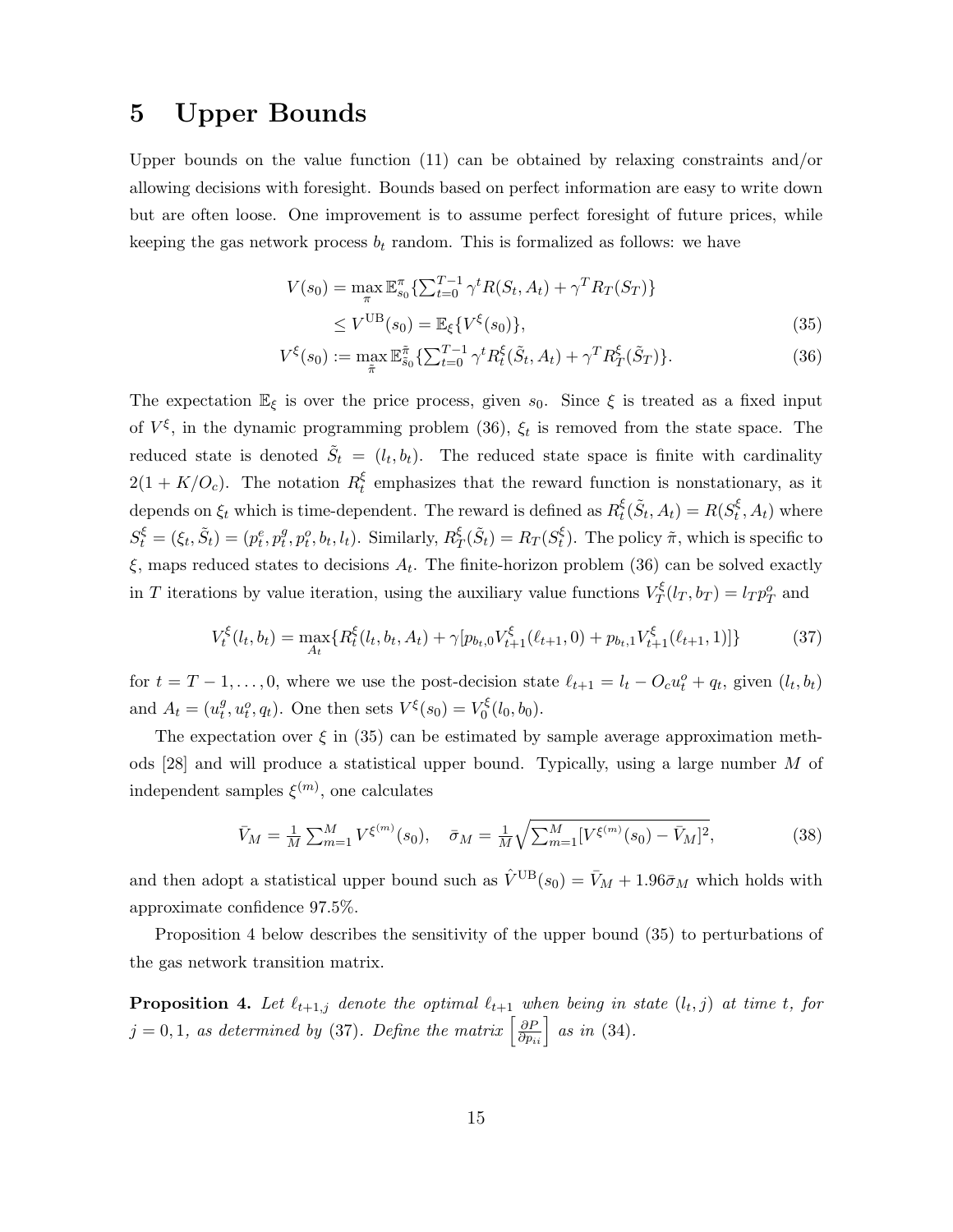$$
Define \frac{\partial V_0^{\xi}(l_0, b_0)}{\partial p_{ii}} \text{ recursively using } \frac{\partial V_{T-1}^{\xi}}{\partial p_{ii}} = 0 \text{ and}
$$
\n
$$
\frac{\partial V_t^{\xi}(l_t, j)}{\partial p_{ii}} = \gamma \left( \left[ \frac{\partial P}{\partial p_{ii}} \right] \begin{bmatrix} V_{t+1}^{\xi}(\ell_{t+1,j}, 0) \\ V_{t+1}^{\xi}(\ell_{t+1,j}, 1) \end{bmatrix} + P \begin{bmatrix} \frac{\partial V_{t+1}^{\xi}(\ell_{t+1,j}, 0)}{\partial V_{t+1}^{\xi}(\ell_{t+1,j}, 1)} \end{bmatrix} \right), \qquad (39)
$$

where  $(\cdot)_j$  extracts the  $(j + 1)$ -th element. Then it holds that

$$
\partial \mathbb{E}_{\xi} \{ V^{\xi}(s_0) \} / \partial p_{ii} = \mathbb{E}_{\xi} \{ \partial V_0^{\xi}(l_0, b_0) / \partial p_{ii} \}.
$$
\n(40)

Proof. The maximization problem of  $(37)$  can be expressed in the form  $(14)$ , except that the expectation in (15) is only over  $b_{t+1}$  given  $b_t$ . Thus, one can relax the integrality constraints and reason on the convex relaxation of the problem. The continuous relaxation of the feasible set  $\mathcal{U}_{t+1}(l_t^o; b_t)$  is nonempty and compact. Recall that  $l_t^o = l_t/O_c$ . Slightly abusing notation we write (37) in terms of  $l_t^o$  and  $l_{t+1}^o$ :

$$
V_t^{\xi}(l_t^o, b_t) = \max_{(u_t^g, u_t^o, l_{t+1}^o) \in \mathcal{U}_{t+1}(l_t^o, b_t)} f_{l_t^o, b_t}^{\xi}(u_t^g, u_t^o, l_{t+1}^o)
$$
  

$$
f_{l_t^o, b_t}^{\xi}(u_t^g, u_t^o, l_{t+1}^o) := (Cp_t^e - G_cp_t^g)u_t^g + (Cp_t^e - O_cp_t^o)u_t^o - O_cp_t^o(l_{t+1}^o - l_t^o)
$$
  

$$
+ \gamma[p_{b_t,0}V_{t+1}^{\xi}(l_{t+1}^o, 0) + p_{b_t,1}V_{t+1}^{\xi}(l_{t+1}^o, 1)].
$$

At time T,  $V_T^{\xi}$  $Y_T^{\xi}(l_T^o, 0) = V_T^{\xi}$  $T^{\xi}_{T}(l_{T}^{o}, 1) = O_{c} p_{T}^{o} l_{T}^{o}$  is independent of  $b_{T}$ ,  $p_{00}$  and  $p_{11}$ . At time  $T - 1$ , the objective is differentiable in  $p_{00}$  and  $p_{11}$ ; using  $p_{b_t,1} = 1 - p_{b_t,0}$  we have

$$
\begin{aligned} &\partial f^{\xi}_{l^o_{T-1},0}/\partial p_{00}=\gamma[V^{\xi}_{T}(l^o_{T,0},0)-V^{\xi}_{T}(l^o_{T,0},1)]=0,\\ &\partial f^{\xi}_{l^o_{T-1},1}/\partial p_{00}=0,\\ &\partial f^{\xi}_{l^o_{T-1},0}/\partial p_{11}=0,\\ &\partial f^{\xi}_{l^o_{T-1},1}/\partial p_{11}=\gamma[-V^{\xi}_{T}(l^o_{T,1},0)+V^{\xi}_{T}(l^o_{T,1},1)]=0. \end{aligned}
$$

Hence  $\partial V_{T-1}^{\xi}/\partial p_{00} = \partial V_{t+1}^{\xi}/\partial p_{11} = 0$ . At time  $T-2$  we have

$$
\begin{aligned} &\partial f^{\xi}_{l^o_{T-2},0}/\partial p_{00}=\gamma[V^{\xi}_{T-1}(l^o_{T-1,0},0)-V^{\xi}_{T-1}(l^o_{T-1,0},1)]\\ &\partial f^{\xi}_{l^o_{T-2},1}/\partial p_{00}=0,\\ &\partial f^{\xi}_{l^o_{T-2},0}/\partial p_{11}=0,\\ &\partial f^{\xi}_{l^o_{T-2},1}/\partial p_{11}=-\gamma[V^{\xi}_{T-1}(l^o_{T-1,1},0)-V^{\xi}_{T-1}(l^o_{T-1,1},1)]. \end{aligned}
$$

The feasible set  $U_{T-2}$  does not depend on  $(p_{00}, p_{11})$  and is always nonempty. Assuming the distribution of  $\xi$  is nondegenerate (i.e. no component is a constant or a function of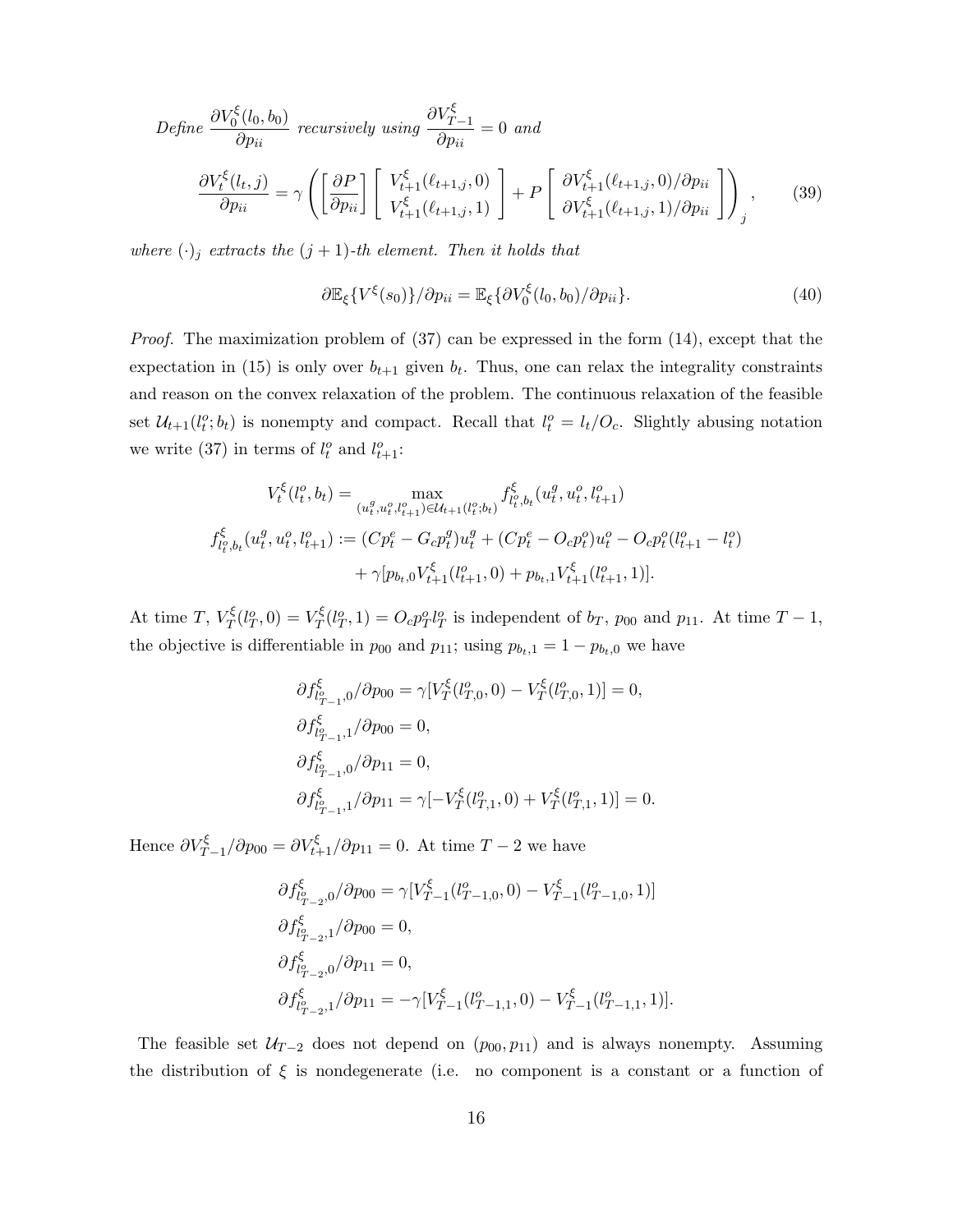other components), the set of values of  $\xi$  for which the maximizer exists and is unique has probability 1. Therefore, for almost all  $\xi$ , by Danskin's theorem (see [28] Thm. 7.21 or [1] Section 4.3.1) the maximum is differentiable at  $(p_{00}, p_{11}) \in (0, 1)^2$  with values  $\partial V_{T-2}^{\xi}/\partial p_{ii} =$  $\partial f_{l_{T-2},b_{T-2}}^{\xi}/\partial p_{ii}$ , keeping all decisions fixed to their optimal value. This means that  $\partial u_t^e/\partial p_{00} =$ 0,  $\partial l_l^o / \partial p_{00} = 0$ , etc., for all  $t \geq T - 2$ . At times  $t \leq T - 3$  we have

$$
\partial f_{l_{t,0}}^{\xi}/\partial p_{00} = \gamma \Big[ V_{t+1}^{\xi}(l_{t+1,0}^{o}, 0) - V_{t+1}^{\xi}(l_{t+1,0}^{o}, 1) + p_{00} \frac{\partial V_{t+1}^{\xi}(l_{t+1,0}^{o}, 0)}{\partial p_{00}} + (1 - p_{00}) \frac{\partial V_{t+1}^{\xi}(l_{t+1,0}^{o}, 1)}{\partial p_{00}} \Big],
$$
  
\n
$$
\partial f_{l_{t,0}^{o}}^{\xi}/\partial p_{00} = \gamma \Big[ (1 - p_{11}) \frac{\partial V_{t+1}^{\xi}(l_{t+1,1}^{o}, 0)}{\partial p_{00}} + p_{11} \frac{\partial V_{t+1}^{\xi}(l_{t+1,1}^{o}, 1)}{\partial p_{00}} \Big],
$$
  
\n
$$
\partial f_{l_{t,0}^{o}}^{\xi}/\partial p_{11} = \gamma \Big[ p_{00} \frac{\partial V_{t+1}^{\xi}(l_{t+1,0}^{o}, 0)}{\partial p_{11}} + (1 - p_{00}) \frac{\partial V_{t+1}^{\xi}(l_{t+1,0}^{o}, 1)}{\partial p_{11}} \Big],
$$
  
\n
$$
\partial f_{l_{t,1}^{o}}^{\xi}/\partial p_{11} = \gamma \Big[ -V_{t+1}^{\xi}(l_{t+1,1}^{o}, 0) + V_{t+1}^{\xi}(l_{t+1,1}^{o}, 1) + (1 - p_{11}) \frac{\partial V_{t+1}^{\xi}(l_{t+1,1}^{o}, 0)}{\partial p_{11}} + p_{11} \frac{\partial V_{t+1}^{\xi}(l_{t+1,1}^{o}, 1)}{\partial p_{11}} \Big], \tag{41}
$$

and by a similar reasoning one argues that  $\partial V_t^{\xi}(l_t^o, b_t)/\partial p_{ii} = \partial f_{l_t^o, b_t}^{\xi}/\partial p_{ii}$ , keeping all decisions fixed to their optimal value. One proceeds recursively over t until  $\partial V_0^{\xi}(l_0^o, b_0)/\partial p_{ii}$  is reached. Equation (39) expresses (41) in a more compact form.

Finally, we check the conditions for the interchange between expectation and differentiation with respect to  $(p_{00}, p_{11})$  around  $(\bar{p}_{00}, \bar{p}_{11}) \in (0, 1)^2$ , see [28] Thm 7.44 Assumptions A1, A2, A4:

[A1]  $(\bar{p}_{00}, \bar{p}_{11})$  is such that  $V_0^{\xi}$  $\zeta_0^{\zeta}$  is well-defined and finite. This holds true since

$$
V_0^{\xi}(l_0, b_0) \le \sum_{t=0}^{T-1} \gamma^t C \mathbb{E}\{p_t^e\} + \gamma^T K \mathbb{E}\{p_T^o\} < \infty,
$$
  

$$
V_0^{\xi}(l_0, b_0) \ge -\sum_{t=0}^{T-1} \gamma^t K \mathbb{E}\{p_t^o\} > -\infty.
$$

[A2] There exists a positive  $C^{\xi}$  such that  $\mathbb{E}\{C^{\xi}\}<\infty$ , and for all  $(p'_{00}, p'_{11})$  in a neighborhood of  $(\bar{p}_{00}, \bar{p}_{11})$ , and for almost every  $\xi$ ,

$$
|V_0^{\xi}(l_0, b_0; p'_{00}, p'_{11}) - V_0^{\xi}(l_0, b_0; \bar{p}_{00}, \bar{p}_{11})| \le C^{\xi} \|(p'_{00} - \bar{p}_{00}, p'_{11} - \bar{p}_{11})\|.
$$

This holds true since the derivatives in (41) are bounded uniformly over the decisions, using

$$
|V_{t+1}^{\xi}(\cdot,1) - V_{t+1}^{\xi}(\cdot,0)| \le \sum_{k=t+1}^{T-1} \gamma^{k-(t+1)} [G_c p_t^g - O_c p_t^o]^+ + K p_t^o
$$

and using (41) recursively:

$$
\left|\frac{\partial V_t^{\xi}(\cdot,1)}{\partial p_{ii}} - \frac{\partial V_t^{\xi}(\cdot,0)}{\partial p_{ii}}\right| \leq \gamma |V_{t+1}^{\xi}(\cdot,1) - V_{t+1}^{\xi}(\cdot,0)| + \gamma \left|\frac{\partial V_{t+1}^{\xi}(\cdot,1)}{\partial p_{ii}} - \frac{\partial V_{t+1}^{\xi}(\cdot,0)}{\partial p_{ii}}\right|.
$$

The finiteness of  $\mathbb{E}\{C^{\xi}\}$  results from  $\mathbb{E}\{p_t^o\}$  and  $\mathbb{E}\{[Cp_t^e - G_c p_t^g]$  $_{t}^{g}$ ]<sup>+</sup>} being finite.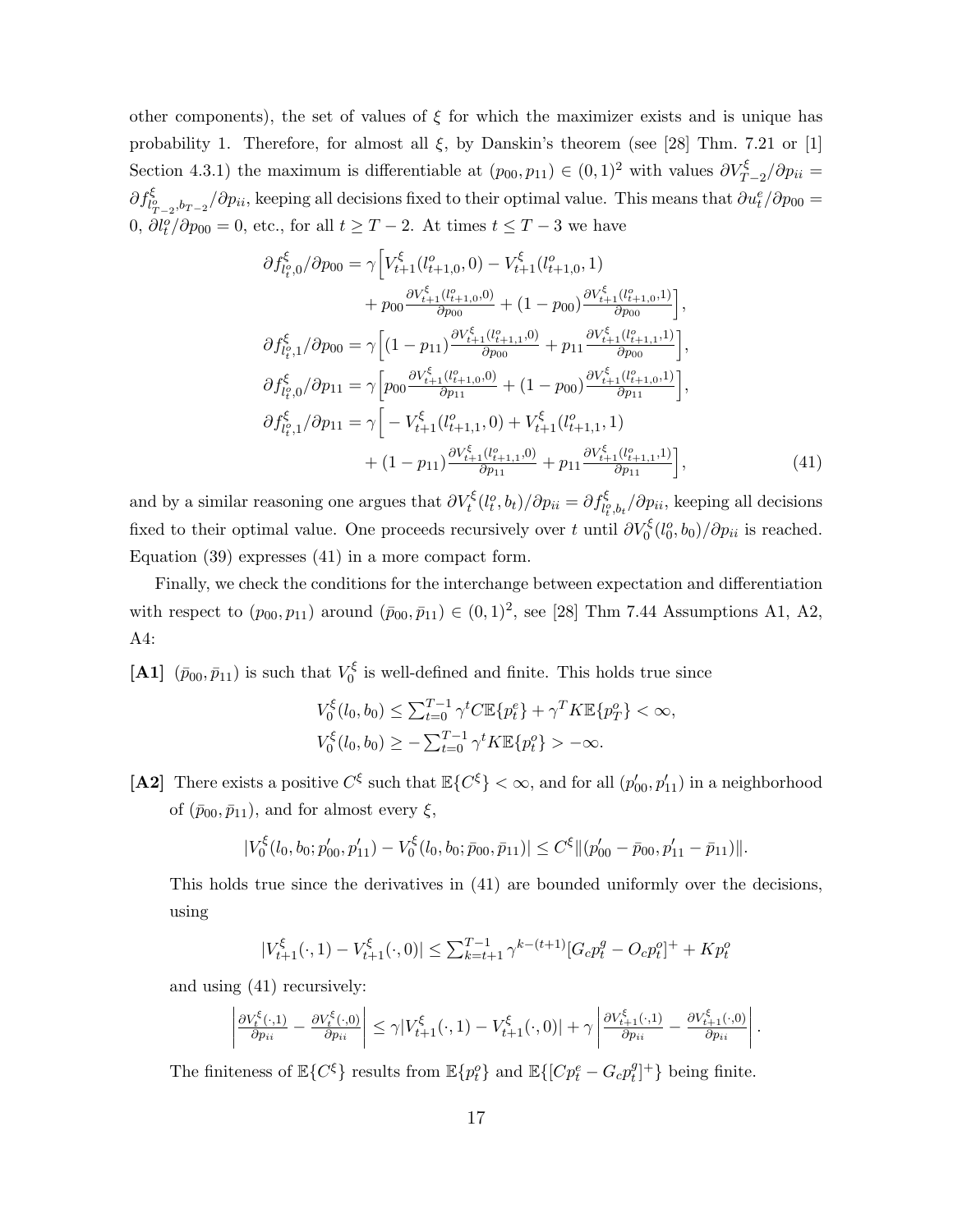[A4] For almost all  $\xi$  the function  $V^{\xi}(l_t, b_t; p_{00}, p_{11})$  is differentiable at  $(\bar{p}_{00}, \bar{p}_{11})$ . This holds true from  $\partial V_{t}^{\xi}(l_{t}^{o}, b_{t}; p_{00}, p_{11})/\partial p_{ii} = \partial f_{l_{t}^{o}, b_{t}}^{\xi}/\partial p_{ii}$  and (41).

We conclude this section with an observation that leads to a method to select M.

**Proposition 5.** In the case  $K = 0$ , the upper bound  $V^{UB}(s_0)$  in (35) is equal to the exact optimal value of the problem. In particular, it is equal to the lower bound  $V^{LB}(s_0)$ .

*Proof.* In the case  $K = 0$  (no oil storage capacity), the only decision is whether  $u_t^g = 0$  or  $u_t^g = 1$  when  $b_t = 1$ . This decision does not influence the distribution of future states and is only based on the sign of the spark spread  $(Cp_t^e - G_c p_t^g)$  $_t^g$ ) at time t. Knowing the price of gas and electricity in advance will in general modify the conditional distributions for the oil price process, but since oil can never be used in the absence of oil storage capacity, this improved information has no impact on the optimal decision policy. Consequently there is no gain in optimality from perfect foresight assumed within  $V^{\xi}$ .  $\Box$ 

Proposition 5 is interesting because it provides an accurate method to relate the statistical upper bound to the exact upper bound. In numerical studies, one can select  $M$  in (38) by first verifying that the statistical upper bound matches the exact lower bound in the case  $K = 0$ . When the match is exact to a desired tolerance level, one could also freeze the sample set, given the successful test on  $K = 0$ .

### 6 Numerical Test

We evaluate the lower and upper bound and their sensitivities to  $p_{00}$ ,  $p_{11}$  for a particular instance. We set  $\gamma$  to 0.95. We assume that the power generator is operated as a peaker and runs either 0 or 1 hour per day. In our base case the problem is over  $T = 30$  days, with the understanding that the period duration is  $\Delta = 1$  hour, corresponding to the hour where the peaker may operate. The decision maker is risk neutral, and thus willing to be fully exposed to spot price variations and physical disruptions. The price of electricity is in \$/MWh, the price of gas is in \$/MMBtu, and the price of oil is in \$/barrel. In the oil price, we neglect the transportation costs and the emission costs. These location-specific components could be added to the oil price in a more detailed study. We assume that one barrel of oil produces 5.5 MMBtu of heat, and that the combustion turbine can convert 1MMBtu of heat to 0.1MWh of electricity. We neglect the effect of the ambient temperature on efficiency. The power capacity is  $C = 100$  MW. The oil storage capacity is set to 3 days of 1-hour

 $\Box$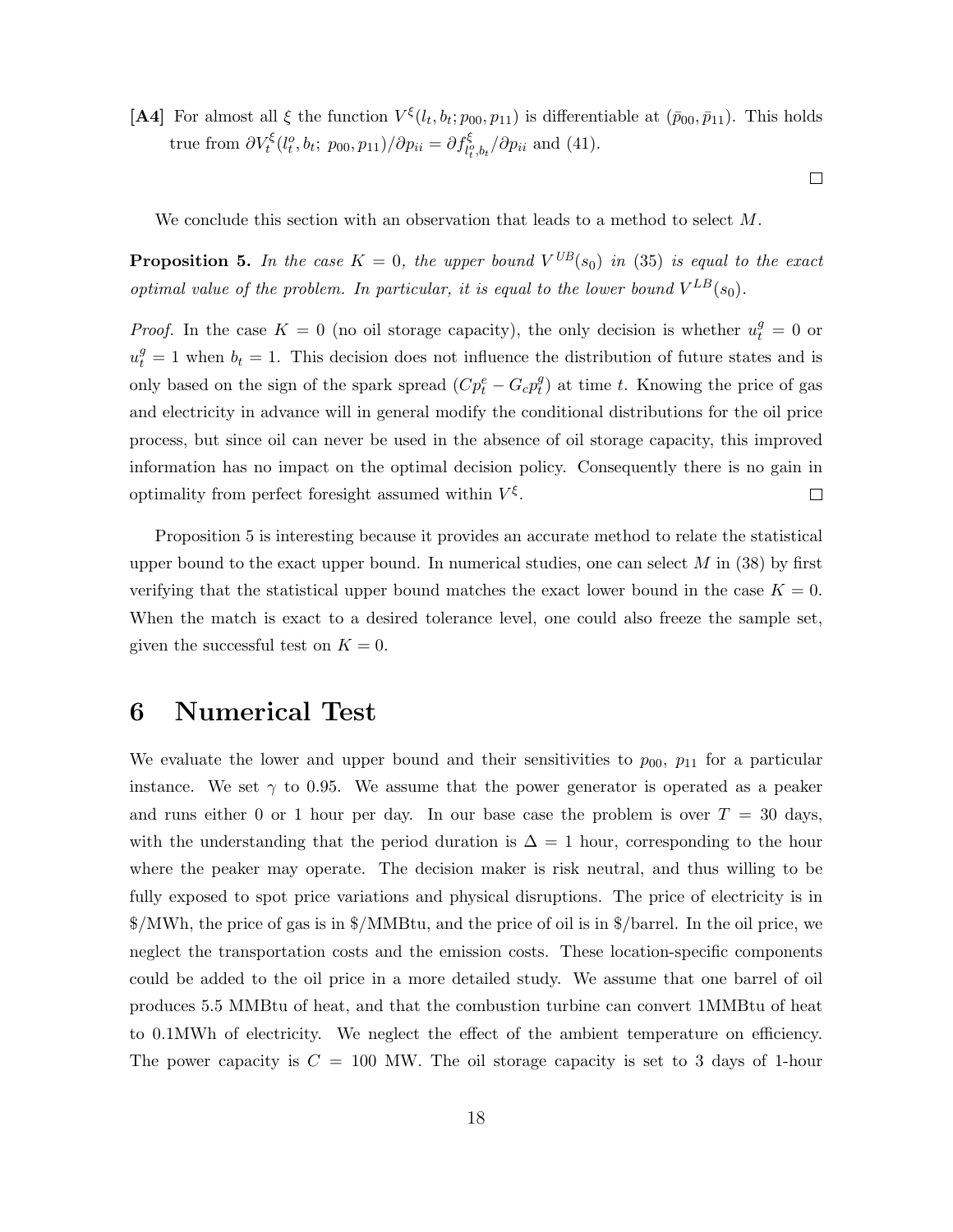Figure 1: Statistical upper bound  $\hat{V}^{UB}$  and lower bound  $V^{LB}$  on the test problem, as a function of the gas network failure probability  $p_{10} = 1 - p_{11}$ . Left:  $K = 0$  (gas only). Right:  $K = 3 \cdot O_c$  (dual-firing).



production by oil, thus  $K = 3 \cdot 100 \cdot (1/0.1)/5.5 = 545.5$  barrels. With these values we also have  $G_c = 100 \cdot (1/0.1) = 1000$  and  $O_c = 100 \cdot (1/0.1)/5.5 = 181.8$ . The price process parameters are as follows:

$$
\log(\zeta^{e}) = \log(100), \quad \kappa^{e} = 0.5, \quad \sigma^{e} = 1, \n\log(\zeta^{g}) = \log(5), \qquad \kappa^{g} = 0.3, \quad \sigma^{g} = 0.3, \qquad \Sigma = \begin{bmatrix} 1 & .2 & 0 \\ .2 & 1 & .2 \\ .2 & 1 & .2 \\ 0 & .2 & 1 \end{bmatrix}, \n\log(\zeta^{o}) = \log(50), \qquad \kappa^{o} = 0.1, \quad \sigma^{o} = 0.05,
$$

where as seen from  $\Sigma$  we have assumed a positive correlation between gas and electric, a positive correlation between gas and oil, and no correlation between oil and electric. Usually oil moves slower than gas, and electric is the most volatile; this is reflected in the volatilities  $\sigma$ .

Following Proposition 5, we do a test run with  $K = 0$  (no oil storage) to determine an appropriate value for M, the number of scenarios for the statistical upper bound.  $M = 20000$ provides a reasonable match. The value of the lower and upper bounds appear in Figure 1 (Left) and are still distinguishable. The bounds are calculated for various values of the transition matrix P, namely,  $p_{10}$  varying from 0 to 0.25, and  $p_{01}$  set to 0.85.

Next, we compute the value of the lower bound and the upper bound when  $K = 3 \cdot O_c = 545.5$ . We report the values as a function of  $p_{10}$  as well. The results are depicted in Figure 1 (Right). On this example, the maximal gap between the two bounds is below 5% of the lower bound value. Finally, we check that the derivatives given in Propositions 3 and 4 are those that are observed on the curves of the figure. (This is indeed the case; those tests are not depicted.)

The comparison between the two cases  $(K = 0, K = 3 \cdot O_c)$  shows the extent to which dual-firing capabilities mitigates the loss of value from the unreliable gas network, as measured here by the transition probability  $p_{10}$ .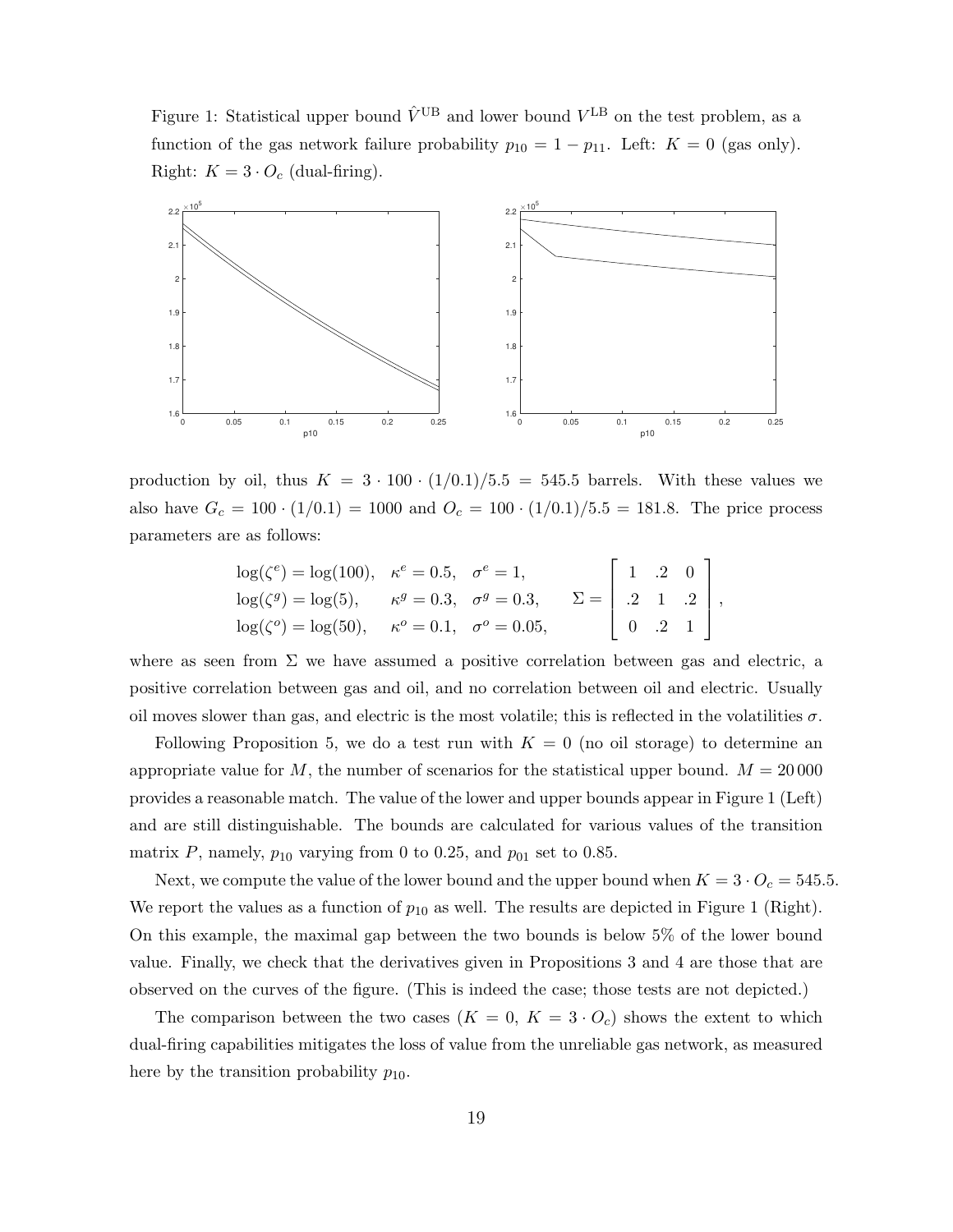### 7 Concluding Remarks

In this paper, we formulate an optimal power production management problem for a dual-firing power generator. We discuss the impact of the gas network reliability on power production. We establish lower bounds and upper bounds that can be used to estimate the benefits of improving the reliability of the gas supply and the benefits of fuel flexibility. In our test the gap is relatively small, indicating that for the price model we considered, the lower bound is based on reasonable assumptions on optimal operations. Otherwise, the lower bound could be improved, for instance by calculating an approximate expected value function at the next state  $V$  and then estimating on an independent test sample the value of the policy that uses the approximate value function. The upper bound could be improved, for instance by reintroducing uncertainty on some of the price components and conditioning the distributions on the perfect foresight information.

The stochastic access to the gas network can be interpreted as a random process that enables certain actions at times that are not controlled by the decision maker. The present work relates to the optimal control of such systems. Insights from this work could thus be found relevant to other domains with similar characteristics and reliability concerns.

#### Acknowledgment

This material is based upon work supported by the National Science Foundation under Grant No. 1610825.

## References

- [1] Bonnans, J., Shapiro, A.: Perturbation Analysis of Optimization Problems. Springer, New York (2000)
- [2] Borovkova, S., Schmeck, M.: Electricity price modeling with stochastic time change. Energy Economics 63, 51–65 (2017)
- [3] Carmona, R., Durrleman, V.: Pricing and hedging spread options. SIAM Review 45(4), 627–685 (2003)
- [4] Carmona, R., Durrleman, V.: Generalizing the Black-Scholes formula to multivariate contingent claims. Journal of Computational Finance 9, 42–63 (2005)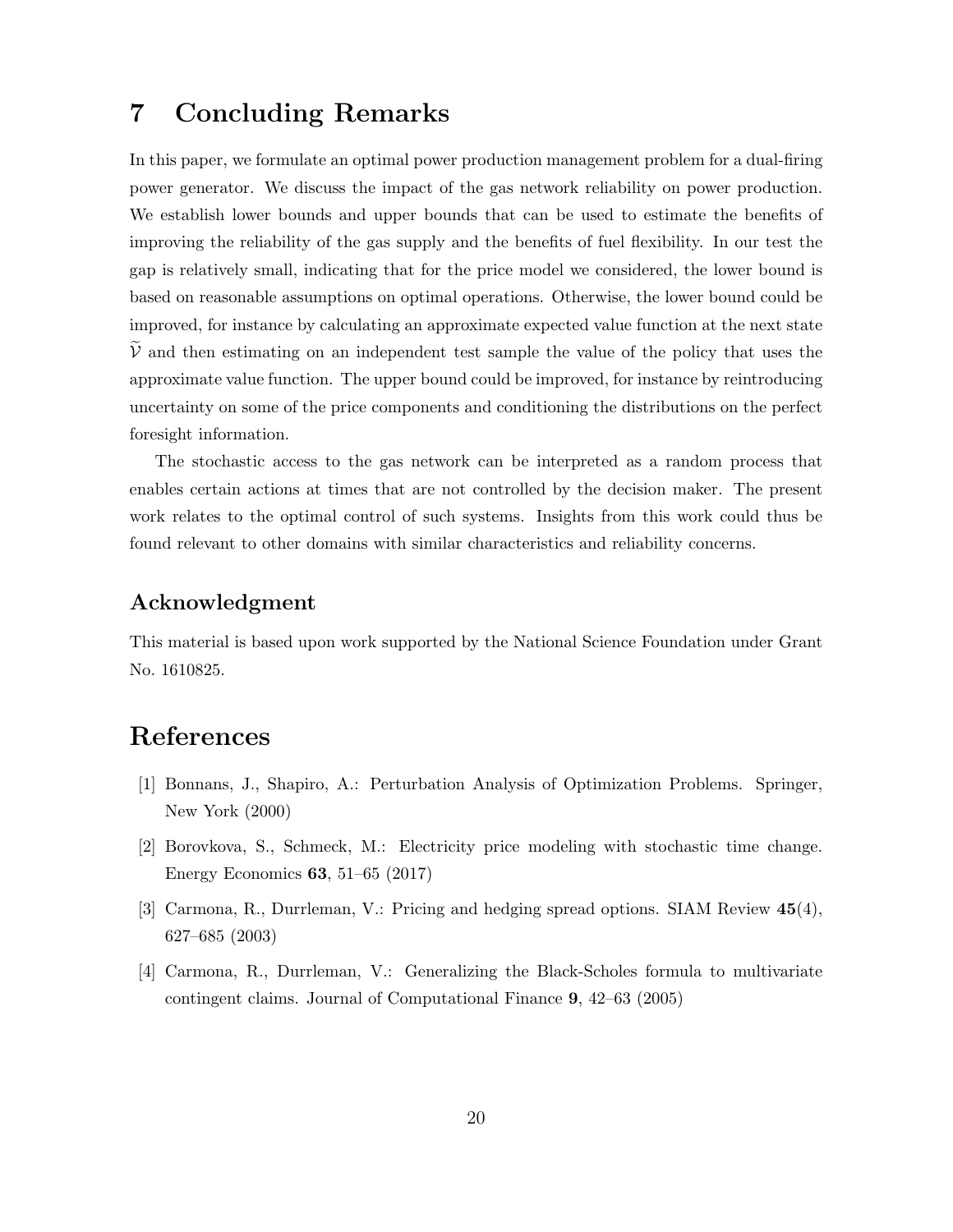- [5] Deng, S.: Pricing electricity derivatives under alternative stochastic spot price models. In: 33rd Annual Hawaii International Conference on System Sciences (HICSS), pp. 10–20 (2000)
- [6] Total electric power industry summary. U.S. Energy Information Administration. https://www.eia.gov/electricity/annual/
- [7] Escribano, A., Ignacio Peña, J., Villaplana, P.: Modelling electricity prices: International evidence. Oxford Bulletin of Economics and Statistics 73(5), 622–650 (2011)
- [8] Fiacco, A.V., Kyparisis, J.: Convexity and concavity properties of the optimal value function in parametric nonlinear programming. Journal of Optimization Theory and Applications 48(1), 95–126 (1986)
- [9] Fleten, S.E., N¨as¨akk¨al¨a, E.: Gas-fired power plants: Investment timing, operating flexibility and  $CO_2$  capture. Energy Economics  $32(4)$ , 805–816 (2010)
- [10] Geman, H.: Mean reversion versus random walk in oil and natural gas prices. In: Advances in Mathematical Finance, pp. 219–228. Springer (2007)
- [11] Golub, G., Meyer Jr, C.: Using the QR factorization and group inversion to compute, differentiate, and estimate the sensitivity of stationary probabilities for Markov chains. SIAM Journal on Algebraic Discrete Methods 7(2), 273–281 (1986)
- [12] Haneveld, W., Stougie, L., van der Vlerk, M.: Simple integer recourse models: Convexity and convex approximations. Mathematical Programming 108(2), 435–473 (2006)
- [13] Jaillet, P., Ronn, E., Tompaidis, S.: Valuation of commodity-based swing options. Management science 50(7), 909–921 (2004)
- [14] Knittel, C., Roberts, M.: Financial models of deregulated electricity prices: An application to the California market. Energy Economics 27(5), 791–817 (2005)
- [15] Koeppel, G., Andersson, G.: The influence of combined power, gas, and thermal networks on the reliability of supply. In: 6th World Energy System Conference, pp. 10–12. Torino, Italy (2006)
- [16] Kong, N., Schaefer, A., Ahmed, S.: Totally unimodular stochastic programs. Mathematical Programming 138(1-2), 1–13 (2013)
- [17] Laporte, G., Louveaux, F.: The integer L-shaped method for stochastic integer programs with complete recourse. Operations research letters  $13(3)$ ,  $133-142$  (1993)
- [18] Li, T., Eremia, M., Shahidehpour, M.: Interdependency of natural gas network and power system security. IEEE Transactions on Power Systems 23(4), 1817–1824 (2008)